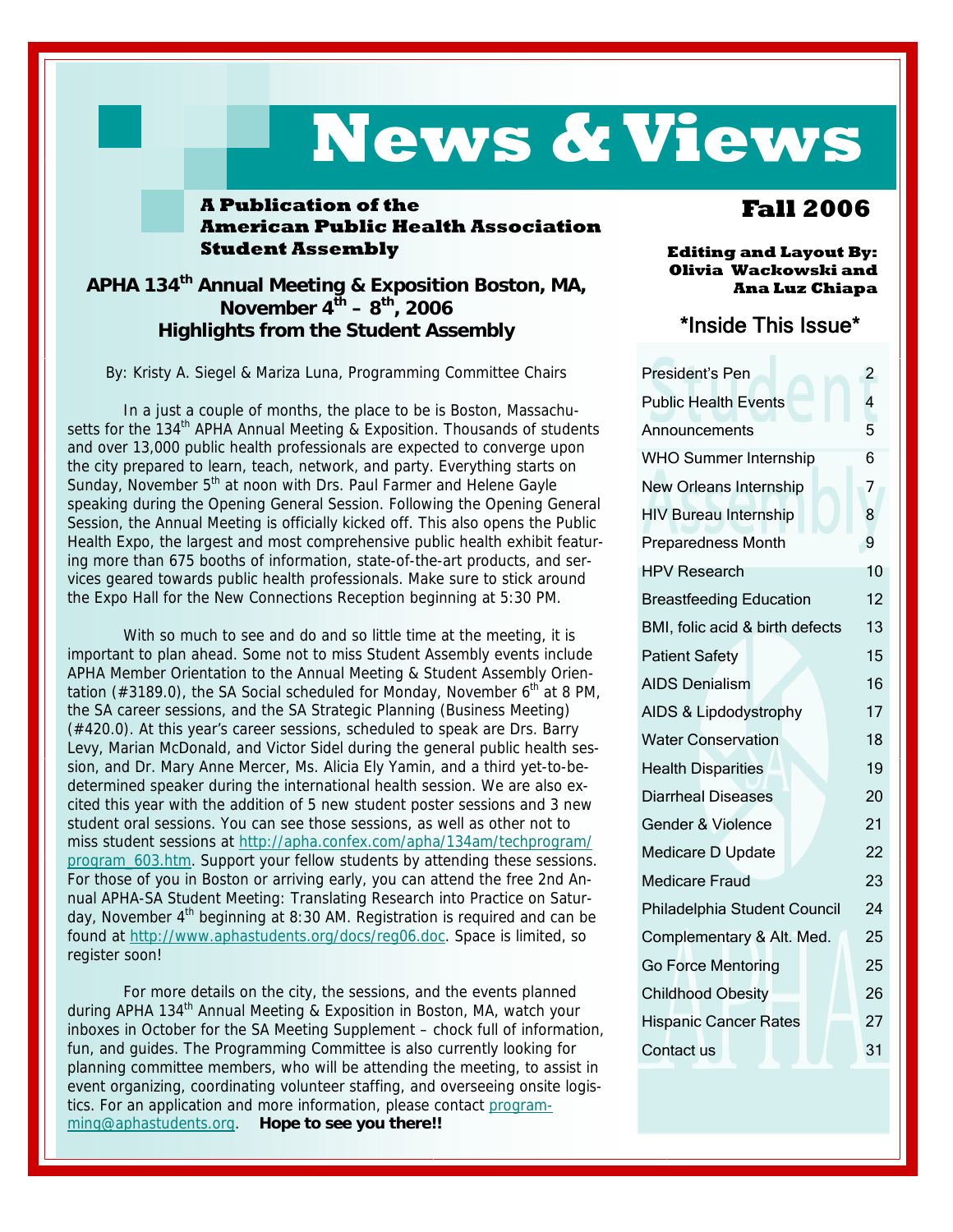<span id="page-1-0"></span>

## **President's Pen**  Meredith Masel, Chair APHA-SA



Dear Students,

A new semester is upon us and I know that you are busier than ever. As you plan the coming year, think about how your educational career is the beginning of your career as a professional. Think about how you can use the resources available to you now to have professional experiences that will be useful to you when you are interviewing and trying to explain why you know you can handle the challenges ahead. Start to identify situations in your life that are opportunities for professional development and the experiences of which will translate to your future job.

There are several ways to do this. One is to identify core concepts of professional actions and behavior that fit in at school and in a potential workplace. Some examples of these concepts are commitments to honesty, diversity, professional competence, responsible use of resources, or maintaining appropriate relationships<sup>1</sup>. These are commitments that you can make during your educational career.

**HONESTY:** Academic honesty is one of the most important traits that we should have as successful students. If you are faced with poor research results, display them proudly and move forward. Don't cover them up by falsifying data. When you interview and are asked about one of the most difficult situations you faced in school, explain how your data were not sufficient to produce significant results but that you went through with your poster presentation and looked at it as an opportunity to learn about why non-significant results are important too.

**DIVERSITY:** You may be training to be a healthcare professional and you can take extra time for careful study of health disparities or cultural differences in healthcare to show your commitment to diversity. When you interview for your job in a non-profit healthcare facility, you can explain to them that your commitment began early in your schooling and you are looking forward to putting it into practice.

**PROFESSIONAL COMPETENCE:** Your learning doesn't stop at graduation. Take time now to go to departmental seminars and continuing education. If you start now you will be used to doing it when it is required for your job. This will help you to maintain the knowledge, skills, and attitudes that you need to be a competent student and professional.

**RESPONSIBLE USE OF RESOURCES:** You may not have an office supply closet tempting you right now, but you have other resources available to you that should be used responsibly. Time is a good example. Don't take advantage of fellow group members' time in a group project. Instead, do your fair share and use the experience to explain during an interview how effective you are when working in a team.

**MAINTAINING APPROPRIATE RELATIONSHIPS:** Have you ever felt like you were exploited by someone who was in a position of power? Does your major professor or lab director take advantage of you? Try to avoid that by sitting down with them at the beginning of each semester and initiating a discussion about expectations. This is an opportunity to set boundaries in advance so that when you are feeling like you're being treated unfairly you can address it with confidence that there was an agreement ahead of time about how you will both behave. If you do this, the experience will be extremely useful to you when you are on the job years from now.

I urge you to create these professional experiences for yourself this year because they are sure to contribute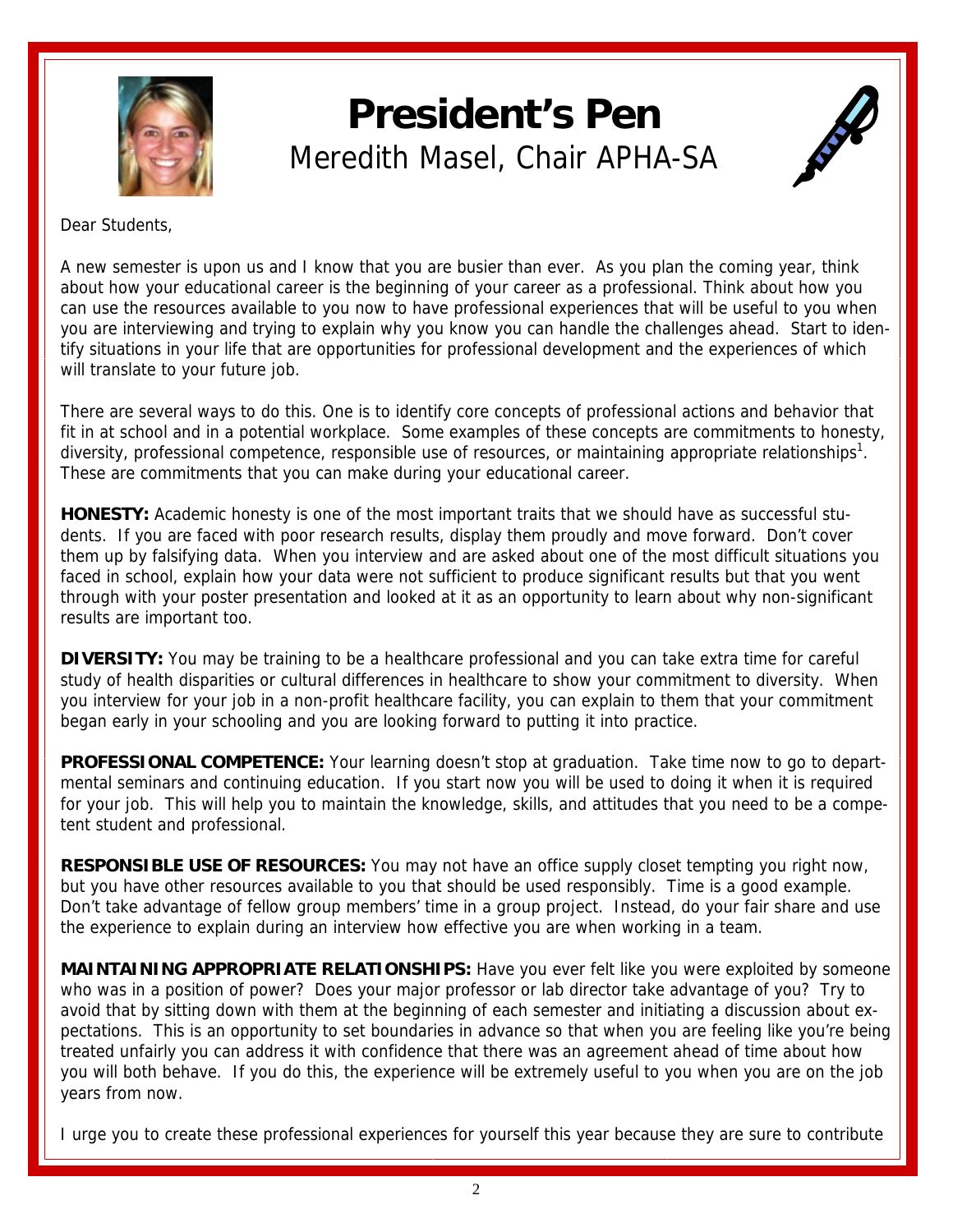to your practice outside of school, they will give you examples to use during interviews, and they will definitely make you a better student who is respected by your peers and faculty. Have a terrific semester and see you at the Annual Meeting in Boston in November! – Meredith Masel

1. University of Texas Medical Branch Professionalism Charter. www.utmb.edu/professionalism/charter/ default.htm





APHA 134th Annual Meeting and Exposition November 4-8, 2006 Boston, MA

The APHA Annual Meeting & Exposition is *the* premier Public Health Educational Forum! Learn from the experts in the field, hear about cutting edge research and exceptional best practices, discover the latest public health products and services, and share your public health experience with your peers. The world of public health is in continual motion, and there is no better time to stay abreast of the research and learn about emerging issues.

The APHA Annual Meeting & Exposition is the oldest and largest gathering of public health professionals in the world, attracting more than 13,000 national and international physicians, administrators, nurses, educators, researchers, epidemiologists, and related health specialists. APHA's meeting program addresses current and emerging health science, policy, and practice issues in an effort to prevent disease and promote health.

**For more information visit http://www.apha.org/meetings/index.htm**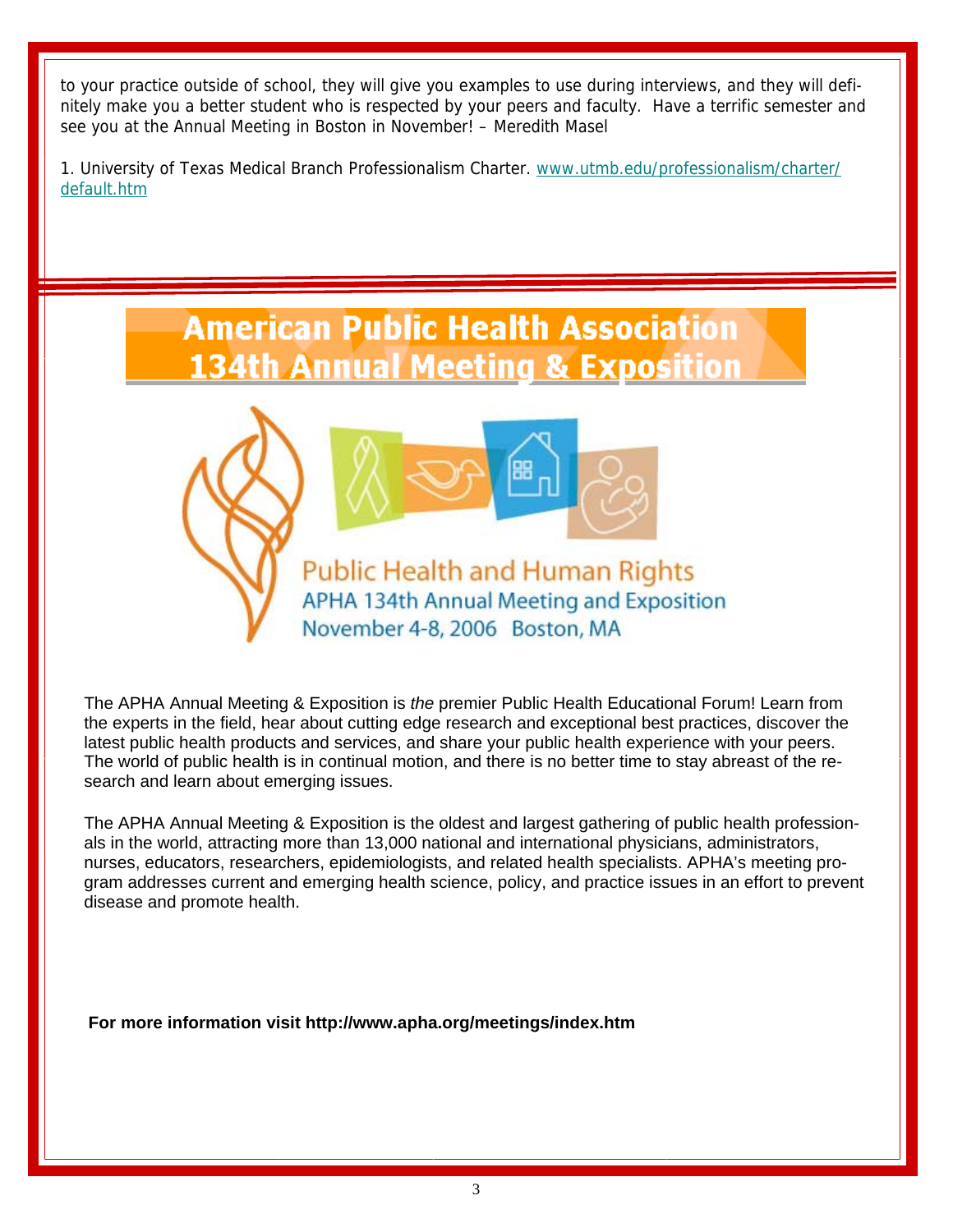<span id="page-3-0"></span>

# Public Health Events



#### **APHA-SA Joins the 2006** *Covering Kids & Families* **Back-to-School Campaign**

Nearly 46 million Americans are uninsured and nearly 8.3 million of them are children. Many are eligible for low-cost or free health care coverage through Medicaid or the State Children's Health Insurance Program (SCHIP), but they may not realize their children are eligible. That's why the *Covering Kids & Families* Back-to-School Campaign is working to encourage parents to enroll their eligible children as part of their preparation for the new school year.

As a national supporter of this important effort, APHA-SA will join nearly 200 other organizations and the Robert Wood Johnson Foundation this August to launch the seventh annual *Covering Kids & Families* Back-to-School Campaign. In August and September, thousands of activities will take place across the country to encourage families to enroll their eligible, uninsured children in available coverage programs.

In most states, children in families earning up to \$40,000 a year or more are eligible for low-cost or free health care coverage. Although eligibility varies, programs exist in every state and the District of Columbia. These programs cover doctor visits, hospitalizations, prescriptions and more. The campaign encourages parents to call the national toll-free 1(877) KIDS-NOW hotline to find out if their children are eligible.

There are many ways you can get involved! Learn more about events in your community, download and order free planning guides and materials and find out about programs in your state by going to **www.coveringkidsandfamilies.org**.

#### **National Primary Care Week, October 15-21, 2006 Addressing Health Disparities: Healing the Nation**  By Darren Mays

National Primary Care Week (NPCW) is an annual interdisciplinary event organized by the American Medical Student Association (AMSA) that highlights the importance of primary care careers and serves as a resource for all health professional students interested in generalist medicine.

Goals of the week include:

- Improving health professions students' understanding of primary care careers
- Introducing students to local and national primary care leaders and role models
- Highlighting the many career options available through training in primary care
- Modeling the collaboration that can exist between primary care practitioners and their communities
- Encouraging students to participate in community-based projects
- Introducing students to the importance of policy issues surrounding primary care

**NPCW Needs Your Help!** Students are encouraged to help develop programs and events at their schools that make use of local and community-based resources.

For more information email NPCW@amsa.org or call 703-620-6600 x 204. For project ideas, tips, and additional information visit www.amsa.org/programs/npcw.

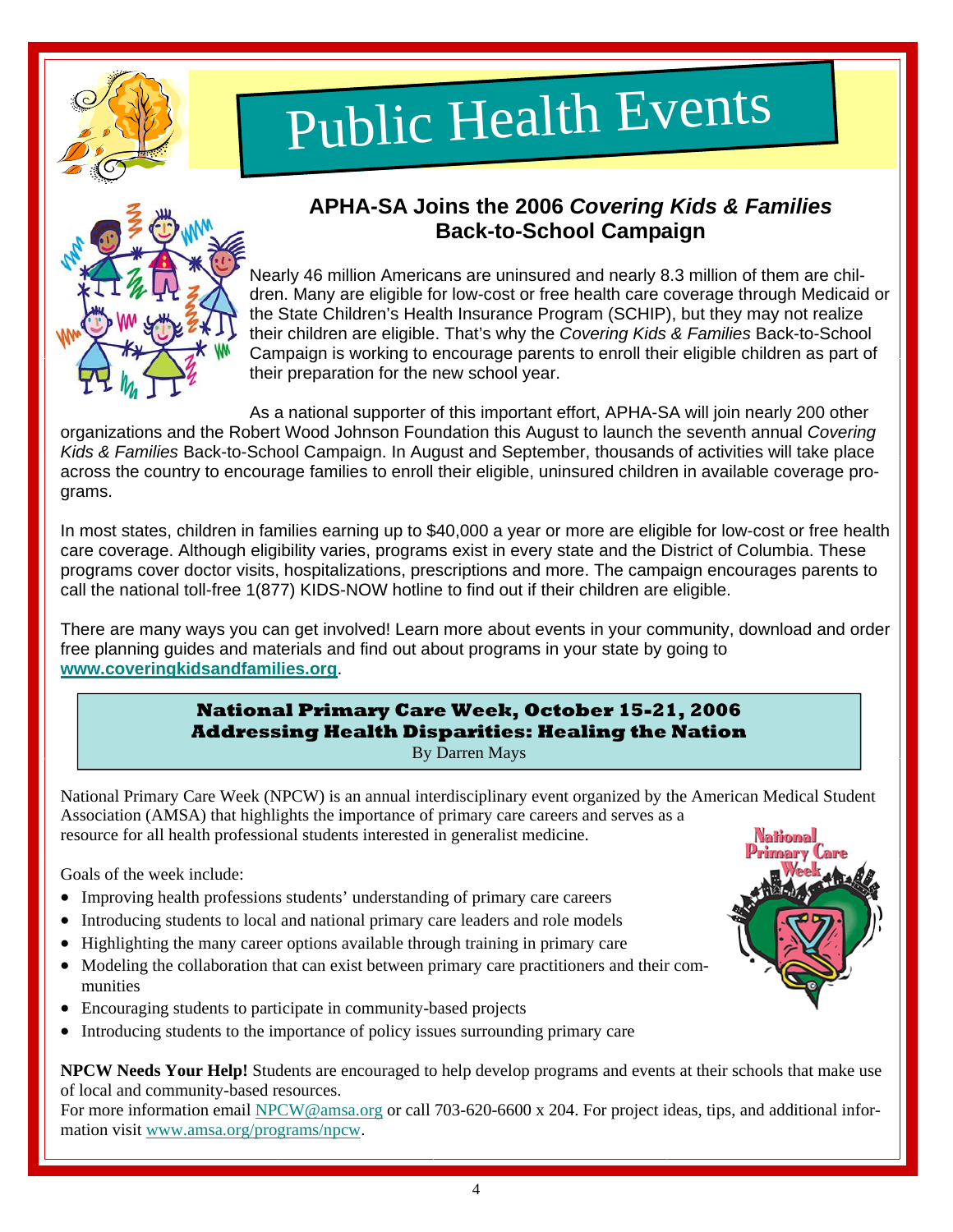<span id="page-4-0"></span>

#### **Are you attending the APHA 134th Annual Conference?**

If so, the Programming Committee is seeking Student Assembly members to serve on the Programming Planning Committee to assist with planning and working events sponsored by the Student Assembly!!!

> If you are interested, please contact us at: **programming@aphastudents.org**

**It is a great way to become more active in the Student Assembly, meet fellow members, and have a great time in Boston!** 

Note: Please respond to this call only if you are registered to attend the annual meeting and note that no financial assistance for meeting costs will be supplied for serving on this committee.

#### **Become a Campus Liaison!**

Campus liaisons play a key role within the APHA-SA by helping to:

- Serve as their school's representative to (APHA-SA)
- Disseminate information about APHA-SA to students, faculty, and administration at schools offering healthrelated degree across the country and
- Facilitate a sustained dialogue between these schools and the APHA-SA.

Serving as a campus liaison does not require a large time commitment. Campus liaisons distribute information, for example, by stuffing mailboxes, posting fliers, speaking at new student orientations and to your school student government or association. APHA-SA will provide any materials (e.g. brochures) needed for this position. This position will also provide students with a unique opportunity to become more cognizant of national student initiatives within the American Public Health Association (APHA).

Download a job description for campus liaisons, an APHA-SA brochure, and a list of schools who are already represented at http://aphastudents.org/ campus\_liaisons.php

For more information, email the Campus Liaison Subcommittee Chair at campusliason@aphastudents.org.

#### REGISTER TO VOTE

#### ARE YOU ATTENDING THE ANNUAL MEETING?

Request your absentee ballot

Election day (November 7, 2006) falls during the APHA Annual Meeting in Boston, Massachusetts. Make your voice heard at the ballot box by registering to vote and requesting an absentee ballot before your state deadline!

Visit **https://ssl.capwiz.com/ apha/home/** for more information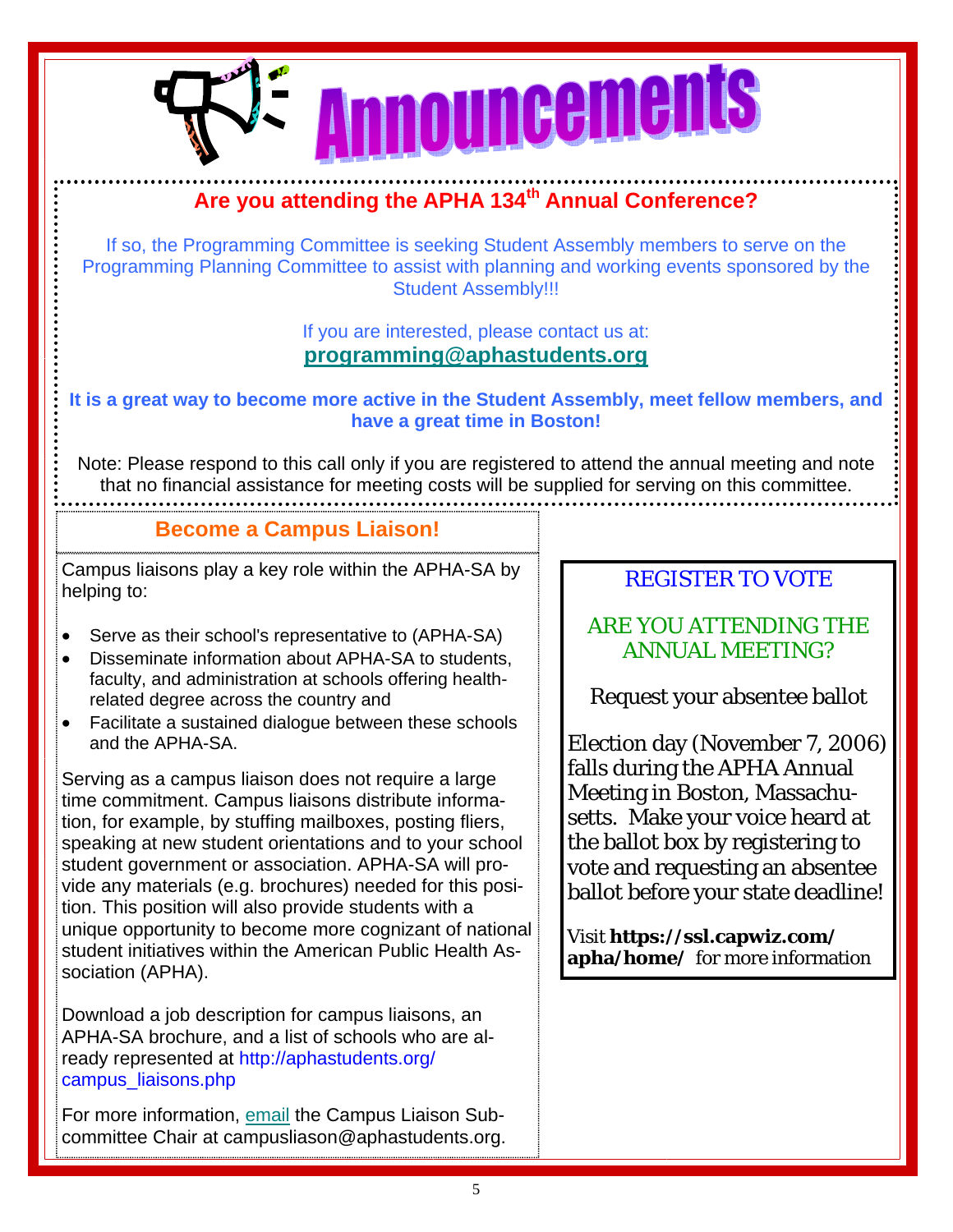## <span id="page-5-0"></span>Students' Experiences

### Get out of the classroom and into the real world!

#### **Summer School in Switzerland**

By Rebecca Dennison, RN, BSN, UCSF 2<sup>nd</sup> year M.S. student

 As a Master of Science degree student at the University of California, San Francisco, in the specialty area, Advanced Community Health & International Nursing, one is required to do a residency equivalent to 14 units. The overarching goal of the residency is to begin the transition into the advanced practice nurse role under the supervision of a preceptor/mentor, and projects can focus on areas including needs assessment, program planning, intervention and evaluation, policy analysis, and research.

 Given the international aspect to my degree title and my love for travel, I immediately knew I wanted to do my residency abroad. Initially I thought about New Zealand or Australia, but unfortunately I did not get a response from the three agencies I had contacted. One of my advisers referred me to Khon Kaen University in Northeast Thailand where my case was accepted for faculty affiliation and I was granted a preceptor before deciding to apply for an internship with the World Health Organization (WHO). I had received an e-mail in March about opportunities for international work in nursing and midwifery services at WHO, but did not apply until applications were already under review. I was surprised and excited when the application led to an interview, and subsequently to acceptance as an intern.

 I was anxious about asking to take off 8 weeks of work as an RN during the summer, but fortunately, I have an understanding and supportive supervisor who granted my leave of absence from California Pacific Medical Center. Within a month, I found myself in Geneva, Switzerland, headquarters for the WHO. Of the 8 work area openings, I was selected for "Integrated Care Standards". During the first 5 weeks of my 8 week internship, I conducted a literature review on several different integrated care programs at WHO, met with focal points in WHO priority programs (HIV/AIDS, Malaria, TB, and the "Making Pregnancy Safer" (MPS) program), and began generating an integrated care standards framework. By the end of my internship on September 1, I will also have collected feedback from the field, presented my work, and submitted a paper. Although I have a 10 year background in inpatient nursing in various areas and across the U.S., London, and Sydney, I knew little about HIV/AIDS, Malaria, TB, and MPS. Thus, this internship has been a learning experience in many different ways.

 The WHO is divided into clusters, each with departments, and each of those with offices, all focused on the WHO mission of "the attainment by all peoples of the highest possible level of health". I highly recommend applying for a WHO internship to individuals of varying backgrounds and interests. In addition, Geneva is a great home base for European travel. Perhaps next year I'll head to Thailand.

**For more information: http://www.who.int/employment/internship/en/ http://www.who.int/hrh/nursing\_midwifery/en/** 

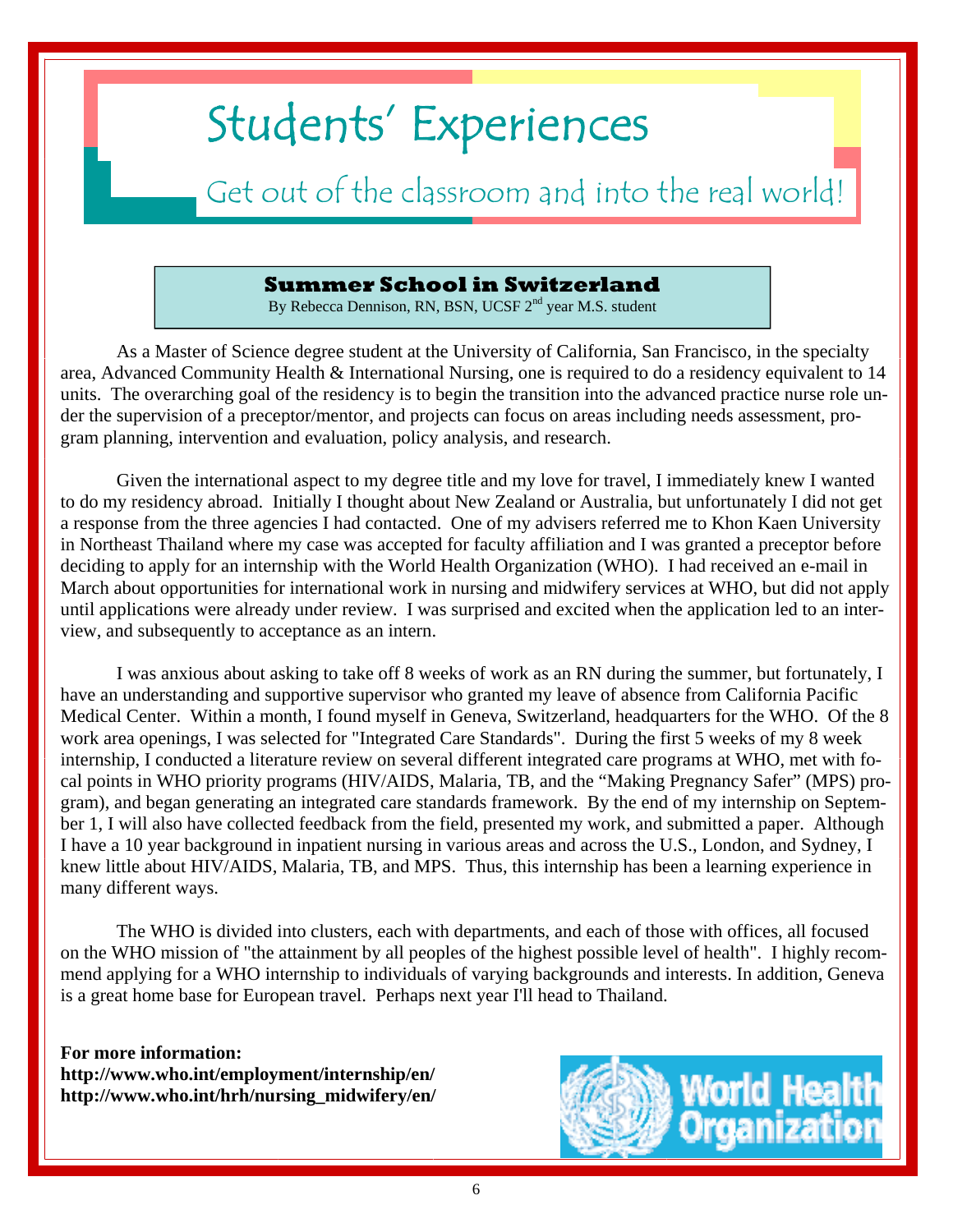#### **Working with the New Orleans Health Department**

By Tammy Lee, MPH, Tulane University, School of Public Health and Tropical Medicine

<span id="page-6-0"></span> On May 13th 2006, I graduated from the Department of Health Systems Management at *Tulane University's School of Public Health and Tropical Medicine*. Before the big event, I interned for the *New Orleans City Health Department* from February to early May 2006, but I decided to continue my projects until late May. I chose a capstone that would improve my managerial skills and the Health Department would be the ideal place to gain more experience. Reasons that brought me to this conclusion were 1) the Health Department's post-Katrina staff was reduced to 63%, 2) I could learn more by working and assisting staff members, 3) I could participate in interesting projects such as rebuilding the New Orleans public health infrastructure, 4) I wanted to utilized my skills and knowledge from my past work experiences and Public Health Masters program, and 5) I heard the staff members were nice to work with.

My capstone supervisor was named Evangeline Franklin, MD, MPH. She was very effective with implementing and completing projects. I was very impressed that she was able to remember minor details and make the transition of speaking from one topic to another. I enjoyed working with her. She was very nice but she had a difficult time last year. Dr. Franklin and other staff members were in the Superdome during the hurricane, when the levees broke, and after the flood. During this catastrophe, Dr. Franklin lost her houses and dogs. She tried to collect as many items from her destroyed homes into her new apartment, which sometimes caused her to be away from the office and difficult to reach. Although Dr. Franklin was experiencing difficult times in her life, she accommodated my academic schedule and provided me with an enriched capstone experience. Before starting on my assignments, Dr. Franklin wanted me to be familiar with the Health Department, the projects they were involved in, and the city's post-hurricane situation. I felt the readings allowed me to understand and focus on the assignments I worked on. The following were the specific activities that I completed:

FEMA Project Worksheets: When I started the FEMA Project Worksheets, I worked with a contract worker. We attended the City's Project Worksheet briefings. I learned about each department's recovery efforts and the city's reconstruction process. Later, I worked on the project with a staff member. We analyzed FEMA Project Worksheets, which included timesheets and reimbursement forms for 1) Health Department employees who were working at the Superdome before, during, and after the hurricane, 2) for those who worked in Dallas after the hurricane, and 3) reimbursement forms to replace damaged health clinic equipments. The Health Department wanted the health clinics to be replaced by temporary mobile clinics because many of the clinics were severely damaged during the flood. I had the opportunity to view some of the photographs of the damaged clinics. Almost each clinic was completely destroyed and covered with mold.

Health Recovery Week at Audubon Zoo: In February 2006, Health Recovery Week took place at Audubon Zoo for a week. The Health Department decided to create this health event so those who lived in the greater New Orleans area could be seen by a doctor, dentist, and/or ophthalmologist, as well as having their prescriptions filled. The event was a great success, however, the Health Department underestimated the number of people that would arrive and there was a lack of volunteer healthcare workers. As a result, many New Orleans residents were turned away and the lines to be seen by a healthcare worker were very long. The Health Department decided to plan another Health Recovery Week for the Summer of 2006.



Secretary Mike Leavitt with staff from the New Orleans Health Department stationed in Dallas at the Convention Center. Also pictured are Dr. Ray Fowler from the University of Texas Southwestern in Dallas, who is the medical director on site at the Convention Center, and Dr. Evangeline Franklin with the New Orleans Health Department.

Source: US Department of Health and Human Services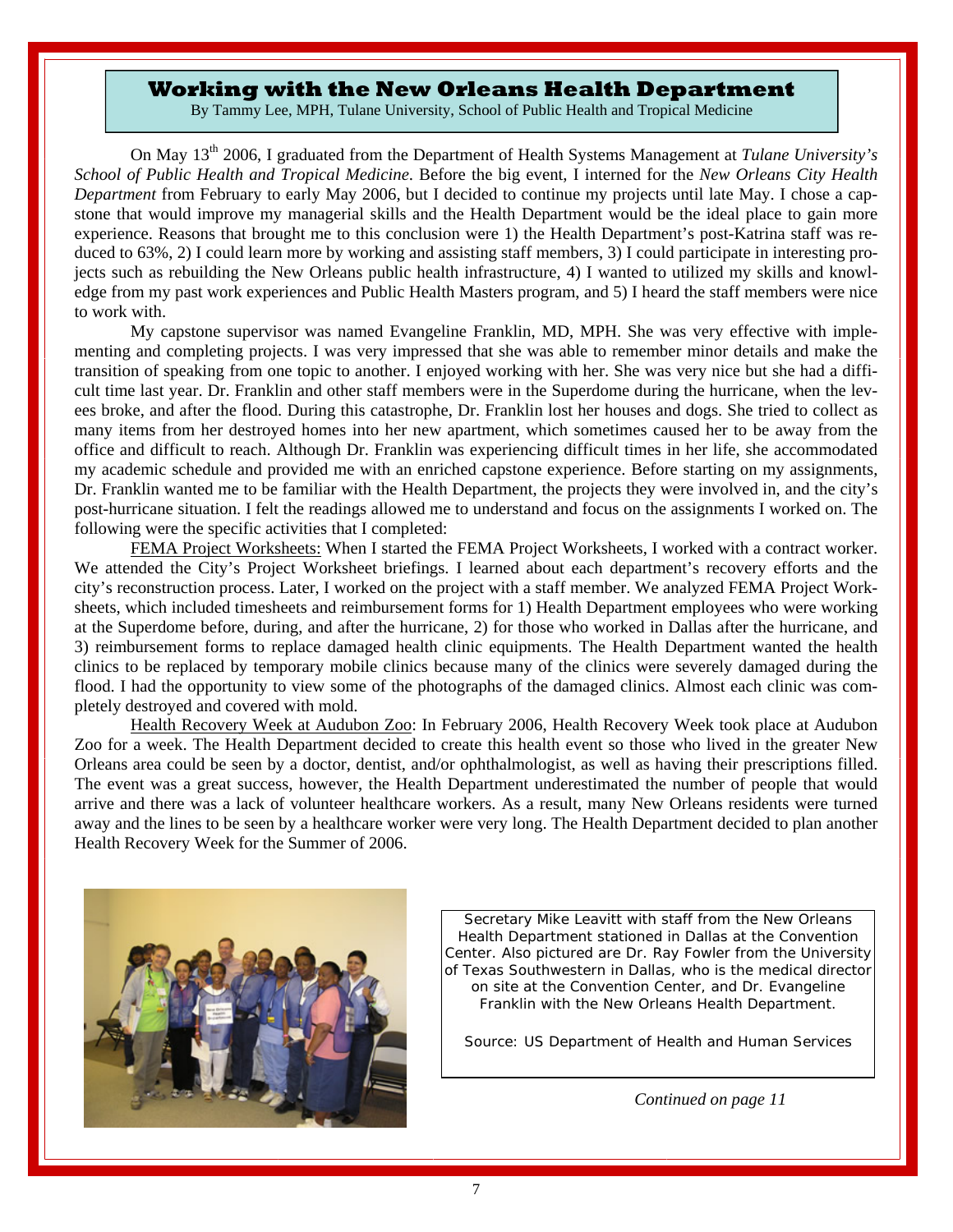#### <span id="page-7-0"></span>**Internship Experience at the HIV/AIDS Bureau**

By Zeida G. Rojas, MPH, DrPH Student, UNT-HSC School of Public Health

 I have spent this summer in Washington D.C. at the Health and Human Services' HIV/AIDS Bureau (HAB). I was able to gain experience and knowledge on domestic HIV/AIDS policy related to the Ryan White Care Act (RWCA) which was enacted in 1990 as a response to the growing HIV/AIDS population in the United States and to promote the delivery of quality health and social services for financially disadvantaged and medically underserved people with HIV. I worked on two projects. One was developing policy recommendation for HIV/AIDS care along the U.S./Mexico border and the other was leading the beginning stages of a Health Information Technology (HIT) initiative.

 The first project resulted in a report that will serve to guide policy regarding HIV/AIDS border health care through the RWCA. The major policy recommendations had to do with the implementation and sustainability of HIV/AIDS programs. These will hopefully help channel funding towards innovative interventions, some which are already being carried out in the field. The following are some of the policy recommendations based on the evaluation of existing HIV/AIDS programs along the border:

- 1. Develop a bi-national (U.S./Mexico) HIV/AIDS service network
- 2. Emphasize capacity building:

a. Comprehensive HIV/AIDS care is essential for appropriate care of HIV+ individuals and their families. It should consist of a support group consisting of clinical provider staff, case managers, and promoters or peer mentors. An HIV/AIDS support group must have individuals that act as bridges to essential services, such as housing, financial safety nets, substance abuse recovery centers, faithbased organizations and other needed services.

b. Provide comprehensive provider education on culturally competent HIV/AIDS care and ongoing education on recent developments in HIV/AIDS including the newest treatment options. Provide incentives such as convenient times for education sessions, self-education resources and continuing medical education credit (CME).

c. Development of a promotor network

 3. Develop policy that assures client confidentiality. Educate all individuals involved in care, support and out reach of confidentiality measures.

4. AIDS policy for sustainability

a. Establish a functional organizational structure where individuals and entities have specific roles and responsibilities, but also has enough flexibility to change with the client needs.

 b. Secure diverse partnerships and active participation of necessary human and financial resources through the inclusion of communities and all entities involved in HIV/AIDS services and care.

 c. Develop a model for collaborative leadership that ensures accountability, shared responsibility and ownership of the program.

 d. Develop and maintain an evaluation system that will measure successes, needed improve ments, client needs and overall progress of the program to ultimately improve decision making at the local and national level.

 The second project was a learning experience due to the fact that I had very little experience in Health Information Technology (HIT). I performed background research and analysis of HIT systems that are in place all over the country. From this our team put together an HIT program guidance and a call for proposals to fund the development and enhancement of HIT network systems. In 2004, HHS Secretary Tommy G. Thompson released a document outlining a 10-year plan to develop a national electronic health information infrastructure in the United States. The private sector has been utilizing information technology fervently and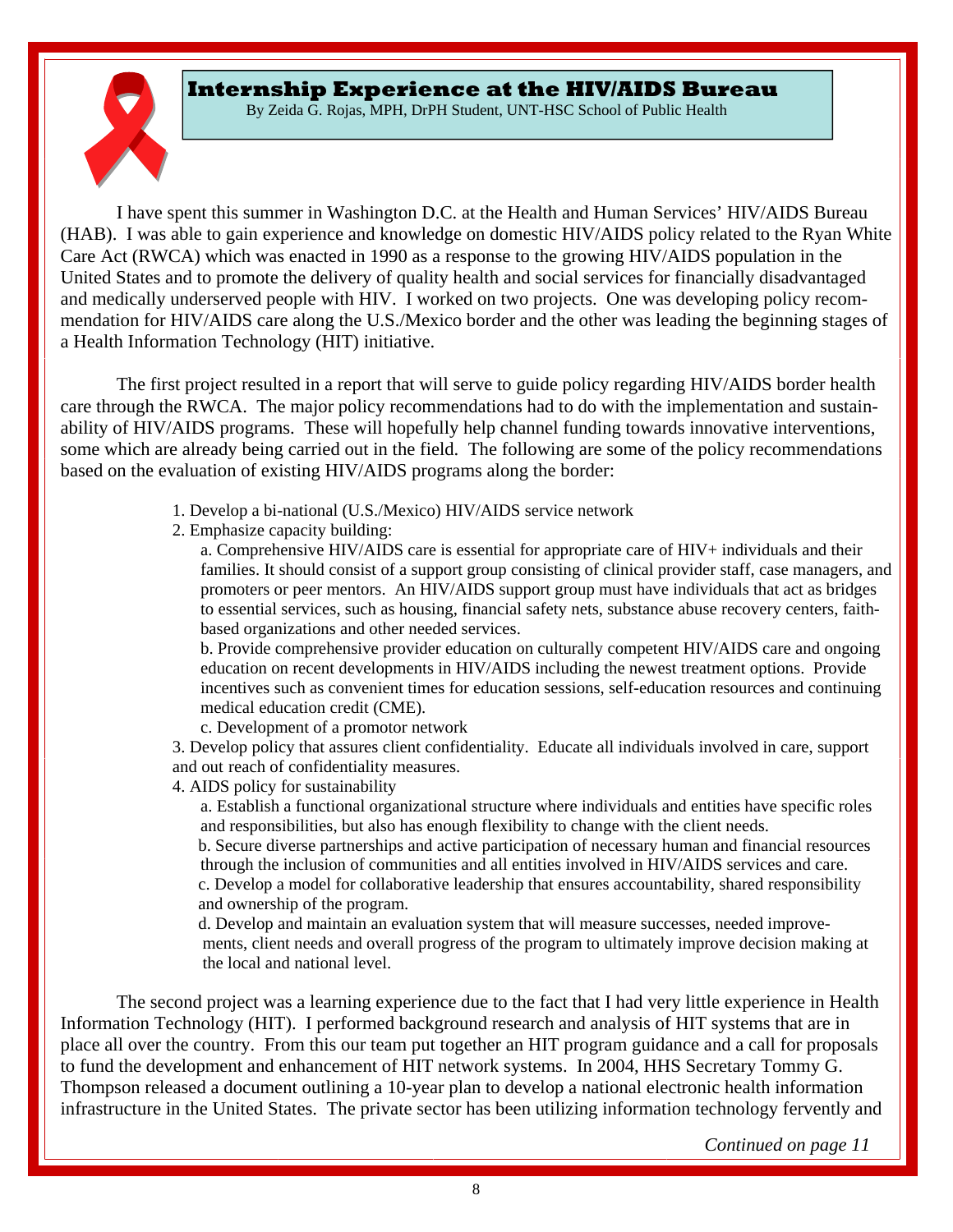#### <span id="page-8-0"></span>*September is National Preparedness Month—Are You Thinking about Preparedness? By Kimberly Affat, Yale School of Public Health*

 With September designated as *"National Preparedness Month,"* there is a big push for health departments and agencies to educate the community about the importance of disaster preparedness. This month is also significant as it marks the 5<sup>th</sup> year anniversary of 9/11, and 1 year after Katrina. Other significant events such as the tsunami and earthquake in Asia also emphasize the importance of disaster preparedness and response management. Everyone in public health should be thinking about disaster preparedness in some way: from the Epidemiologists, to the Social and Behavioral Scientist. Disasters affect all sectors of public health, and no matter what your expertise, you probably have something important to contribute to disaster preparedness and response. I encourage everyone to get involved in disaster preparedness projects at your local health department or community health center. Encourage your school to get involved with preparedness activities throughout the year and this month—National Preparedness month.

 This past summer, I have been fortunate to intern at the Yale Center for Public Health Preparedness, and contribute to the "push" to educate and strengthen the ability of the public health community to prepare and respond to disasters. My first task was to aid in developing a POD (Point of Dispensing) training needs assessment plan for the April, 2006 SNS (Strategic National Stockpile) drill in Connecticut. This drill tested Connecticut's ability to respond to a disaster scenario that required the distribution of antibiotics to large amounts of people. The results from this assessment will be used to improve POD worker training for the next drill and in preparation for an actual emergency. I also assisted in developing monthly newsletters for both the public health community and the general population to deliver preparedness information.

 My main project, which is still in development, is producing a disaster response pocket guide in collaboration with the Connecticut Department of Public Health (CT DPH) and local health departments. Yale Center for Public Health Preparedness proposed because public health workers do not have time to review hundreds of pages of emergency plans when a disaster strikes. A single, concise document that summarizes emergency plans and list issues that public health workers need to consider during an emergency will be a valuable resource for the Connecticut public health workforce. I began this project by reviewing current emergency and natural disaster plans drafted by CT DPH, as well as Linda Landesman's book and pocket guide, Public Health Management of Disasters. Recommendations from the Centers for Disease Control and Prevention (CDC) and the Federal Emergency Management Agency (FEMA) were also reviewed to be incorporated into the pocket guide.

 I have consulted with CT DPH and several local health departments to propose the content, format, and intended audience of the pocket guide. It became a tremendous task to collapse the different emergency plans for Connecticut into one pocket-sized document, and to effectively address what public health workers should know and do when asked to respond to specific incidents in Connecticut. Fortunately, YCPHP and CT DPH have an excellent cooperative relationship due to collaboration on past projects, and YCPHP has worked closely with local health departments on the SNS drill. These past activities have made working together on this task easy. Being able to work with these groups is also valuable because without input from potential users of the pocket guide, an effective product cannot be developed. The pocket guide will contain information pertaining to different natural disasters, infectious disease outbreaks, and radiological and chemical emergencies. When the pocket guide is complete, I hope to evaluate its functionality via survey during Connecticut's next disaster response exercise and during a tabletop exercise.

 Throughout the year, I will continue to work at YCPHP to complete the pocket guide and continue to promote preparedness education. Find out what activities are taking place at your school for National Preparedness Month, or maybe organize an activity of your own.

For preparedness resources, please visit the Yale Center for Public Health Preparedness website at http://publichealth.yale.edu/ycphp and for more information about the Centers for Public Health Preparedness across the U.S. please visit http://www.asph.org/acphp.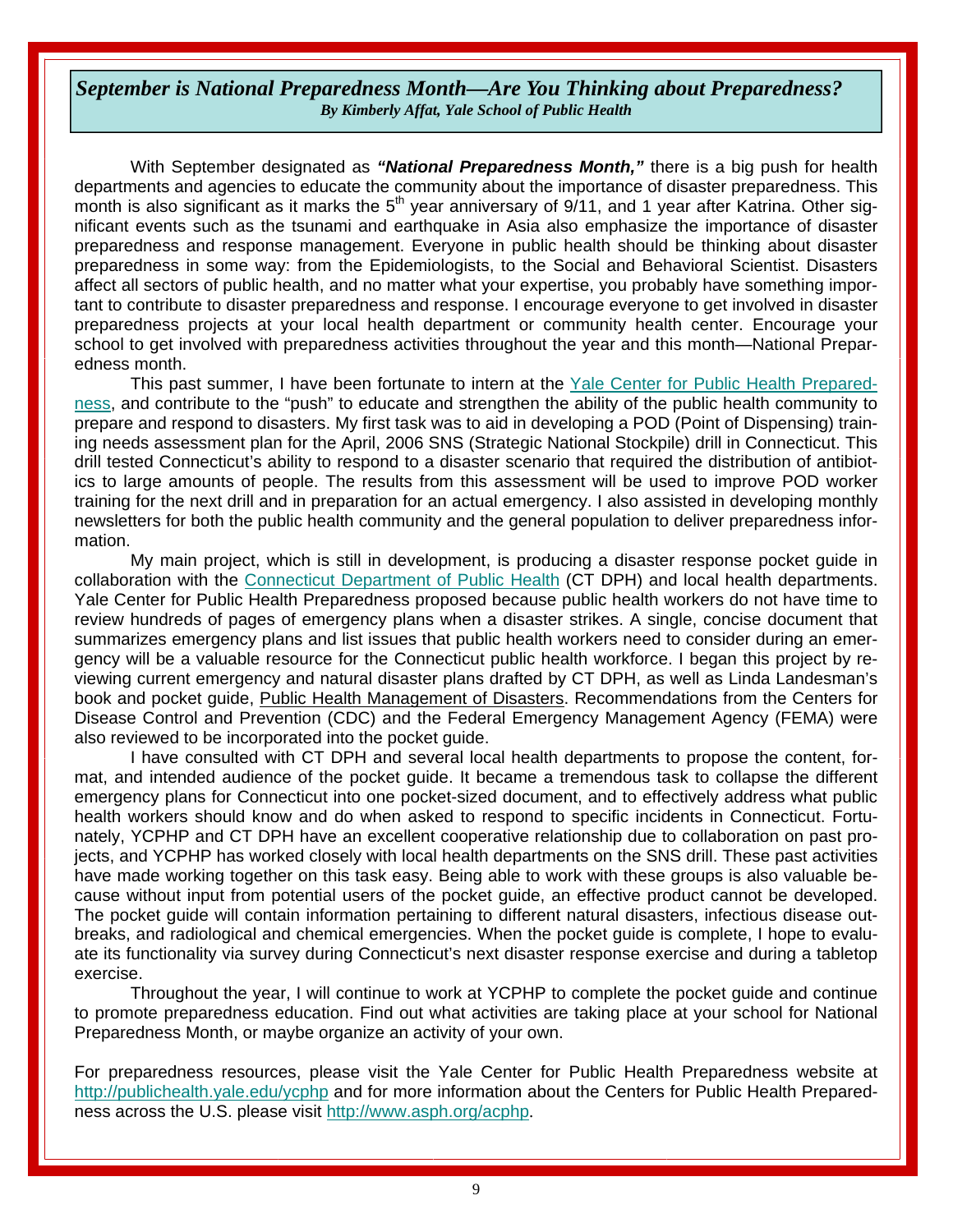#### <span id="page-9-0"></span>**MEASURING HUMORAL IMMUNE RESPONSE TO HUMAN PAPILLOMA VIRUS 16: IMPACT OF ANTIGEN PREPARATION**

By Dianne Frankel, M.P.H., *University of South Florida College of Public Health*

This past summer I was awarded the Dr. James A. Ferguson Emerging Infectious Disease Summer Fellowship at the Centers for Disease Control and Prevention. The Fellowship involves the collaboration of the Minority Health Profession Foundation (MHPF) and the CDC to offer opportunities for minority students to be introduced into the public health field. The two month fellowship was an excellent experience which allowed me to be exposed to current research development, meet leading public health officials, and increase my knowledge of public health practices. I recommend students apply for any fellowship/internships offered by MHPF and the CDC. This article is a description of a research project about HPV that I worked on while at the CDC.

 HPV is the most common sexually transmitted disease among individuals, and is predominately found in the younger population. HPV 16 accounts for about 50% of cervical cancer, which is the second leading cause of cancer deaths in woman worldwide. In this study we compared the specificity and sensitivity of the Virus-like particle (VLP) based - Enzyme-linked immunosorbent assays (ELISA) method to that of the Pseudovirion (PV) -based neutralization assay for detection of HPV 16 antibodies.

 The 'gold standard' for the detection of HPV in sera has been ELISA using VLPs. However, the pseudovirionbased neutralization assay is thought to be more specific as it detects only neutralizing antibodies, unlike the ELISA which detects cross-reacting antibodies to HPV. Prior to testing of samples by ELISA, the optimum antigen concentration, conjugate dilution and appropriate positive and negative controls were determined. Serum samples were collected from 210 women attending urban public health hospital colposcopy clinics in Atlanta, Georgia, and Detroit, Michigan, between December 2000 and December 2002. These women were enrolled as part of an ongoing study of the Early Detection Research Network (EDRN) study for cervical neoplasia. The recruited participants were non-pregnant, HIVnegative women between the ages of 18–69 years.

 Seventy-eight out of 210 serum samples (37.1%) were positive for HPV 16 in both the PV and ELISA assays. Of these, 18.1% were positive only by PV assay, whereas 2.9% were positive only by ELISA. Eighty-eight (41.9%) of the samples were negative for HPV 16 antibodies by both the PV and ELISA assays.

 The results we found imply that the VLP-ELISA assay is less specific and sensitive than the PV assay. The ELISA assay may be detecting non-specific or cross-reacting antibodies as opposed to the PV assay which detects only neutralizing antibodies. The PV assay also provides antibody titers which would be important when measuring response to the vaccine. Furthermore, the PV assay can detect both recent (IgG antibodies) and past (IgM antibodies) infections; however; the ELISA can only detect IgG antibodies. We determined that the pseudovirion assay could be used for evaluating potentially protective antibody responses in natural history and prophylactic vaccine studies.

 I would like to thank Minority Health Profession Foundations and Centers for Disease Control and Prevention for this opportunity. I appreciate the help, support, and immense knowledge of my mentors, Gitika Panicker, Ph.D. and Elizabeth Unger, Ph.D., M.D. Furthermore, I am grateful for the assistance of Kristi Meadows, Emily Blalock, and Caitlyn Kryston with the laboratory assays.

#### References:

Karem K, Poon AC, Bierl C, Nisenbaum R, Unger E. Optimization of a human papillomavirusspecific enzyme-linked immunosorbent assay. Clin Diagn Lab Immunol 2002 May; 9(3):577-582.



Rajeevan M, Swan D, Nisenbaum R, Lee D, Vernon S, Ruffin M, Horowitz I, Flowers L, Kmak D, Tadros T, Birdsong G, Husain M, Srivastava S, Unger E. Epidemiologic and viral factors associated with cervical neoplasia in HPV-16-positive women. Int. J. Cancer. 2005; 115:140-120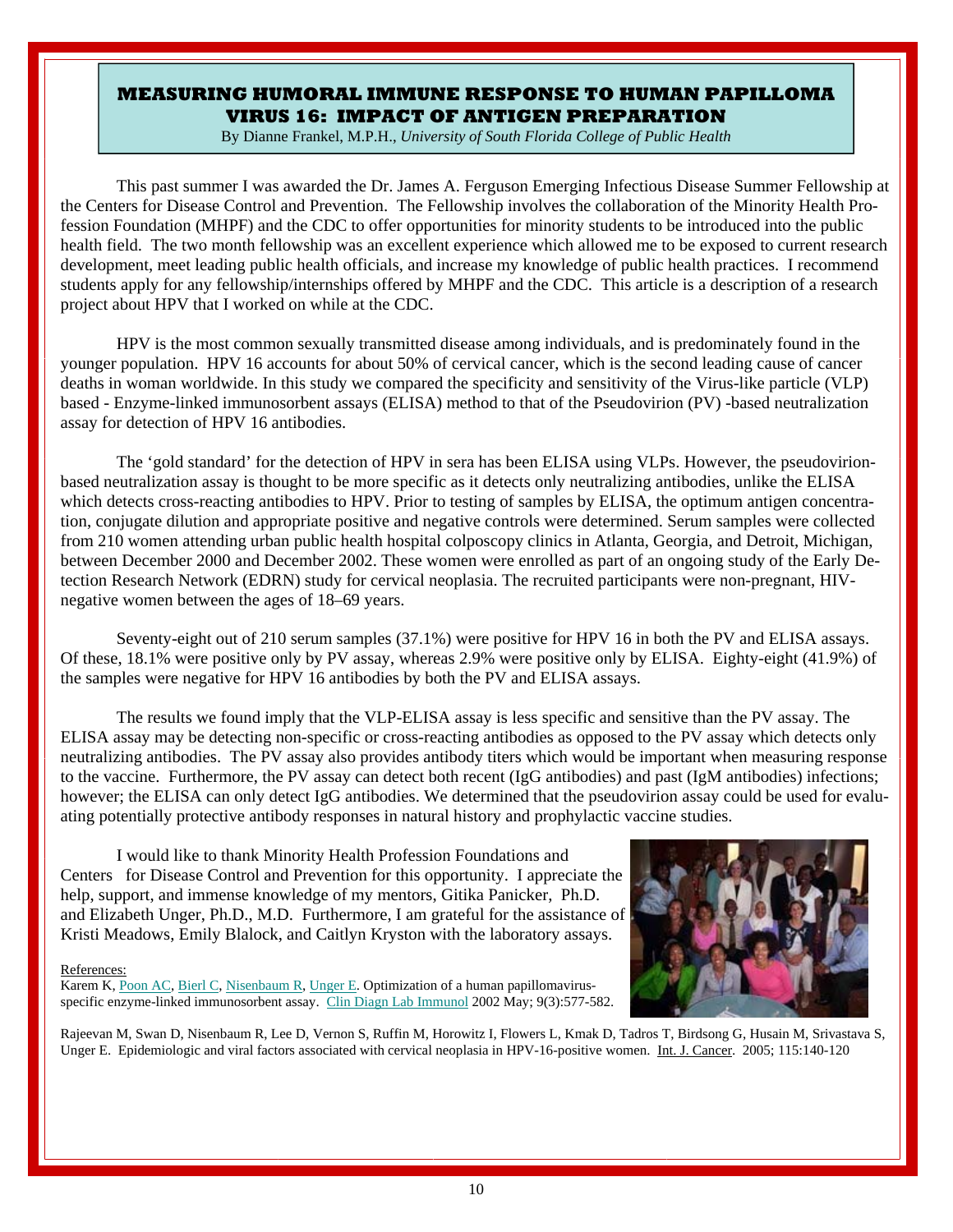#### *Continued from page 7—New Orleans Health Department*

At the February event I supervised and assigned healthcare workers and public health students' volunteer rotations. At 6:30am and at noon, I went to each healthcare section and asked if volunteers were needed and how many volunteers they needed. When the volunteers came, I asked them what they were interested in and I assigned and brought each person to their volunteer location and supervisor. I wanted the volunteers to enjoy their experience. I thought this strategy would enhance the Health Department's reputation, which will increase volunteerism, ranging from returning volunteers to new volunteers, for future events.

Hurricane Preparedness Committees: I participated in City Hall's Hurricane Preparedness Committee. The committee worked very hard to decide on the evacuation route, housing issue, pick-up area, evacuation date and time, type of transportation needed, identified those who had special needs, identified evacuation leaders, and identified resources the Health Department and patients should leave with. In addition, I participated in Homeless Hurricane Preparedness Subcommittee, where we decided how we were going to inform and evacuate those who were considered special needs patients and who were homeless.

Electronic Medical Record (EMR) Program: At the Health Department I learned how to use the EMR program and I was in charge of coordinating the program and training health employees and volunteers to use it. Last hurricane season, many medical records were left behind and destroyed in the flood. The Health Department did not want newly created medical records destroyed. The EMR Program allowed patients to evacuate with their medical records with a thumb drive or a mini-CD and visit a new healthcare professional with greater ease. The medical information contained their name, contact information, type of insurance, medical history, drug prescription, etc. Patients were not allowed to alter their medical records. EMR could only be opened with an EMR program and by a credentialed health professional and/or organization.

Before the hurricane catastrophe, there were about 200 Health Departmental employees. In the aftermath of the hurricane, there were about 75 employees, about a 37% decrease. The missing employees were either laid-off because they did not come back to work after the hurricane, were very stressed and resigned from their positions, lost their homes and decided to restart their lives elsewhere, or had other priorities. The Health Department employees who stayed were overworked and stressed. Many of these employees were working 2-3 people jobs and sometimes overtime. In addition, many of them lost their homes and valuables. The stress level remained high for many of them, as they tried to predict who would be the next elected mayor and the situation for next hurricane season.

I enjoyed working with the people at the Health Department as I was treated as part of their staff. Although the health department and the staff had gone through difficult situations, I obtained valuable knowledge and experience and would recommend those who would like a variety of experience to work at a Health Department and make a contribution to the community it serves.

#### *Continued from page 8 –Internship Experience at HIV Bureau*

our health care system has been lagging behind. We live in a mobile society, a society with disparate socioeconomic status, health care access and needs. We are a multi-racial, multi-cultural and multi-needs population. These needs increase when providing services to an HIV/AIDS client. AIDS affects all aspects of life, not only the physical, but mental, social and economic.

It is believed that Health Information Technology will be a tool for health care providers to improve the delivery of quality health care to HIV positive clients. The network of information exchange includes access to medical, laboratory, diagnostic, and medication data, as well as, health maintenance records, service utilization and support services such as counseling and testing, case management, substance abuse, mental health, and billing information from each network site. A comprehensive HIT network will connect all points of service provision to allow for the seamless tracking of client medical information from one point of service to another.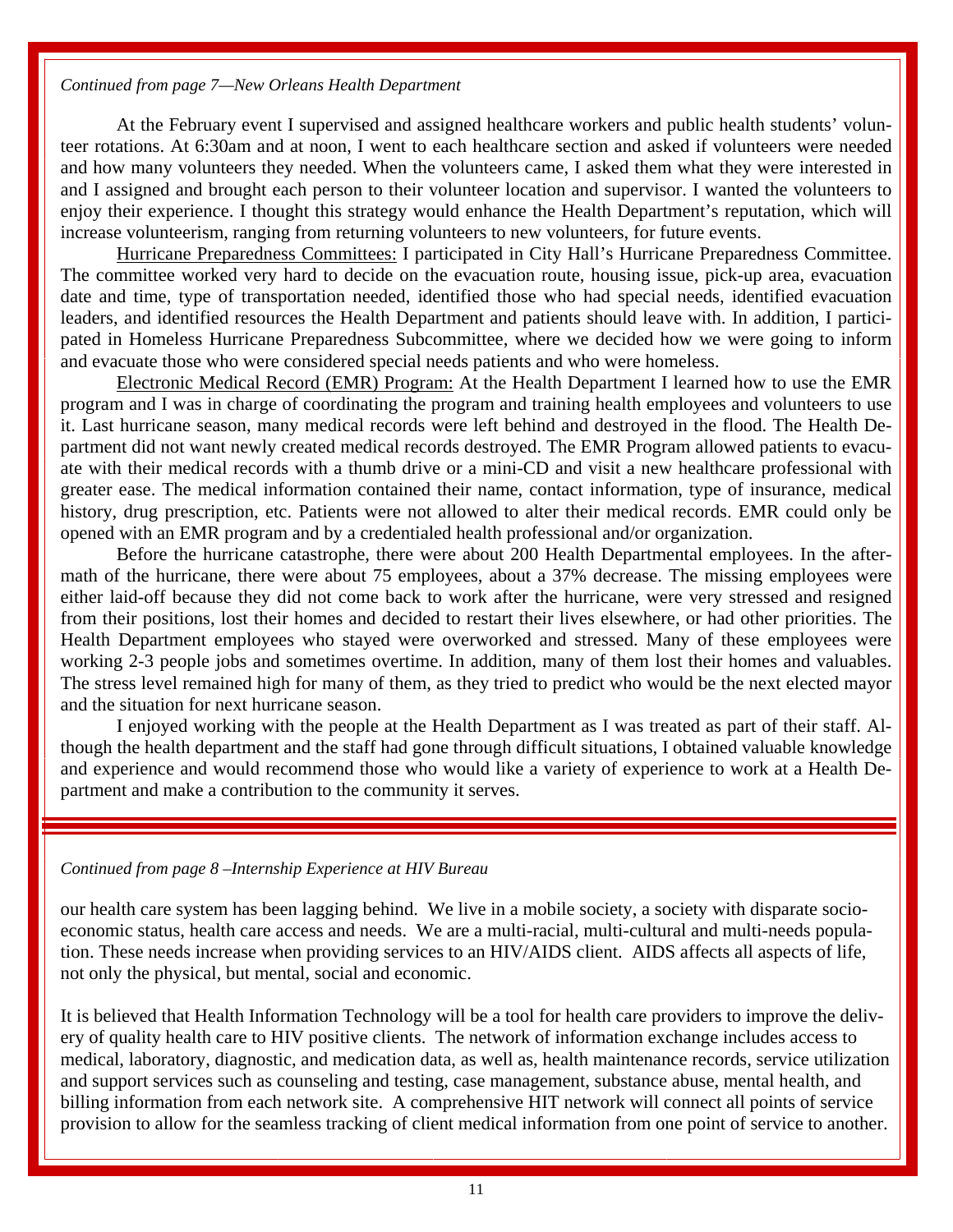<span id="page-11-0"></span>

#### **Creating a Supportive Breastfeeding Environment: Evaluating a Website on Infant Feeding for Child Care Providers**

By: Alena Clark, MPH, RD, PhD Candidate, Colorado State University, Fort Collins, Colorado

Breastfeeding and the use of human milk have been shown to provide health, nutritional, immunological, developmental, psychological, social, economic, and environmental benefits<sup>1,2</sup>. Breastfeeding is also associated with reduced morbidity in infancy, and may reduce risk of chronic diseases later in life<sup>1</sup>. The United States Department of Health and Human Services and the American Academy of Pediatrics<sup>1,2</sup> recommend that infants be breastfed exclusively for the first 6 months of life and continue to be breastfed along with appropriate solid foods for at least the first year of life.

 Even though the benefits are well known, many mothers choose not to breastfeed or cease breastfeeding before the recommended time. Healthy People 2010 established the goals that at least 75% of all United States mothers initiate breastfeeding, at least 50% continue breastfeeding for 6 months, and for at least 25% of infants to be breastfed until one year of age<sup>3</sup>. Despite recognized benefits, many states fall below the Healthy People 2010 Guidelines for initiation and duration of breastfeeding. In 2001, the Centers for Disease Control conducted the National Immunization Survey to assess how states were achieving the Healthy People 2010 goals for breastfeeding. Only 14 of the 50 states met the goal that 75% of all United States mothers initiated breastfeeding their infant. Colorado exceeded the national recommendations of initiating breastfeeding at 83%, yet fell short for duration at 6 months and one year, 46% and 21% respectively<sup>4</sup>.

 In 2002, the fourth most common reason Colorado mothers cited for ceasing breastfeeding behind "not producing enough milk", "did not satisfy baby" and "baby had difficulty nursing" was because they returned to work or school<sup>5</sup>. There were 61 million working women in the United States in 2001 and nearly three quarters of all mothers in the United States are in the work force<sup>6</sup>. Every day, three out of five children are in child care. This includes roughly 6 million infants and toddlers<sup>6</sup>. The percentage of children enrolled in child care has more than doubled from 30% in 1970 to 70% in 1993 $^6$ . Children who attended day care at 6 months were significantly less likely to have ever been breastfed or remain exclusively breastfed at 7 days, 1 month, 3 months, 6 months and 12 months<sup>4</sup>. With the decline in breastfeeding often coinciding with mothers returning to work, this is an area deserving of more research.

 There is a need to better assess the knowledge, attitudes, behaviors and educational needs of child care providers on breastfeeding and provide those educational needs in a medium that is effective and desired.

#### **Needs Assessment**

 A needs assessment (N=267) survey exploring the role of child care providers on supporting working breastfeeding mothers was completed during the first phase this project. Surveys were received from 73 child care centers (27% response rate) in Colorado. A total of 201 teacher (19% response rate of 1068 possible) and 66 child care director (25% response rate of 267 possible) surveys were received with an overall response rate of 20%. Locations of the centers were spread evenly among rural (29%), Denver metro (33%) and other metro areas (38%). The majority of centers had a breastmilk and formula feeding written policy. A low number (25%) of respondents answered correctly on appropriate storage times for both breastmilk and formula. Providers desired information on breastfeeding, bottle feeding and bottle feeding and introducing solid foods. *Continued on page 14*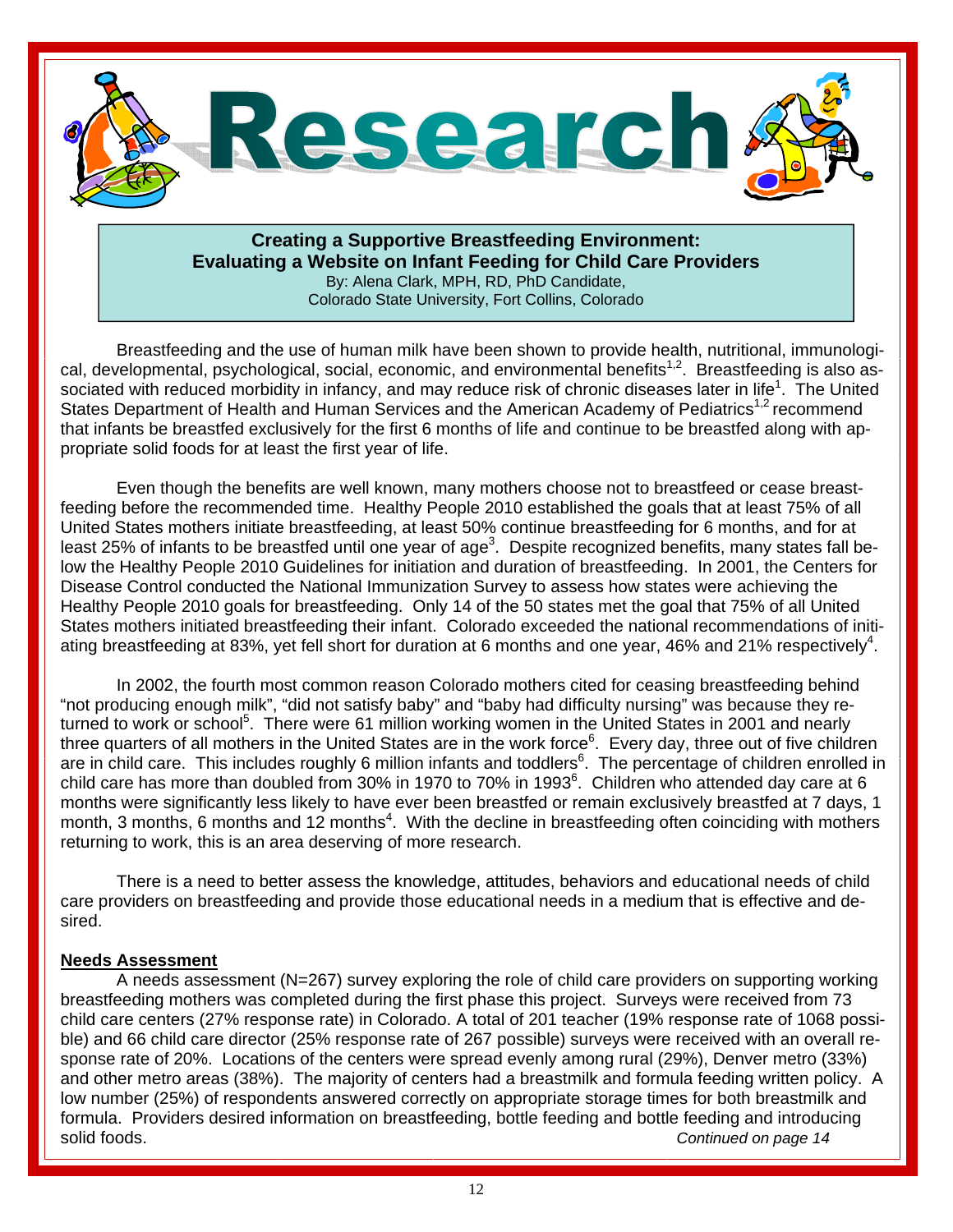#### <span id="page-12-0"></span>**The relationship between pre-pregnancy BMI and folic acid related birth defects among women of advanced maternal age in Florida**

Julie Ackerman, MPH

#### **BACKGROUND**

In the United States, over the past three decades, there has been a consistent trend toward women delaying childbearing until their late 30's and 40's. Between 1970 and 1990, the rate of first births in the United States increased by more than 100 percent for women ages 30-39 years and by 50 percent for those ages 40-44 years. This increase is believed to be the result of a combination of social, educational and economic factors.

Pregnancy later in life overlaps with the onset of chronic and life threatening diseases. Understanding how chronic conditions during pregnancy, such as obesity, affect childbearing outcomes is increasing in importance as the prevalence of overweight and obesity among pregnant women continues to rise. According to the Florida Pregnancy Risk Assessment Monitoring System (PRAMS) 2000 survey data, 33.1 percent of new mothers in Florida were either overweight or obese prior to pregnancy. Compared to women with normal weight, women who were overweight or obese prior to pregnancy had a significantly increased risk of having an infant with an NTD, especially spina bifida. The most common explanation is that NTDs are a malformation caused by folic acid deficiencies during pregnancy. Cleft lip with or without cleft palate (CLP) is another malformation caused by a deficiency in folic acid.

It has been suggested that high BMI changes the folate availability, and 400 mg a day might not provide the same level of protection against NTD and CLP in overweight and obese women as compared normal weight women. Therefore, women who are overweight and obese may require a higher dose of folic acid than women of normal weight. The objective of the current study is to examine the relationship between prepregnancy weight and folic acid-related birth defects among women of advanced maternal age in Florida.

#### **METHODS**

A population-based, retrospective cohort study was conducted using Florida Birth Vital Statistics records merged to the Hospital Discharge Data and Florida Healthy Start Prenatal Risk Screens of infants born between 1999 and 2003. Information concerning mother's age, marital status, education level, Medicaid eligibility, smoking use, race, and birth defects were obtained from the Florida Birth Vital Statistics records. Mother's height and prepregnancy weight were obtained from the Florida Healthy Start Risk Screen Instrument and used to calculate prepregnancy BMI.

All women who were 35 years of age and older, who had a singleton birth, and who had both height and prepregnancy weight recorded on the Florida Healthy Start Risk Screen Instrument were included in the study. Mother's race, education level, marital status, Medicaid eligibility, and smoking were potential confounders and were controlled for statistically. Pregnancies were excluded if age at birth, prepregnancy weight, or height were not plausible. The women were then categorized into two groups based on their BMI. The first group consisted of women with a normal BMI (18.5 to 24.9). The second group consisted of women who were overweight and obese BMI (> 25). The outcome variable was an infant with a folic acid related birth defect, such as NTD (anencephaly and spina bifida) and CLP.

Poisson regression, a type of General Linear Model procedure, was used to analyze the relationship between prepregnancy BMI and folic acid related birth defects among women 35 years of age and older. Analysis was conducted using the Statistics Analysis Software (SAS) version 9.0.

#### **RESULTS**

Between 1999 and 2003 there were 1,024,616 total births in the state of Florida. Of those 144,759 (14.1%) were to women 35 years of age and older. After merging the Florida Birth Vital Statistics records to the Florida Healthy Start Risk Screen records, limiting the data set to only women 35 years of age and older, singletons, and those who had a BMI greater than 18.5, the study population consisted of 19,602 births. 9,525 infants (49.0%) were born to mothers with a normal BMI, and 10077 infants (51.0%) were born to mothers who were overweight or obese BMI. Among these infants 12 (0.06%) were born with a folic acid-related birth defect. Six infants (0.03%) were born to mothers who had normal prepregnancy BMI and six infants (0.03%) were born to women who were overweight or obese. After controlling for mother's race, educational level, marital status, Medicaid eligibility, and smoking, the adjusted relative risk was found to be not significant (adjusted relative risk [ARR]=0.8588, 95% CI 0.2637, 2.7965).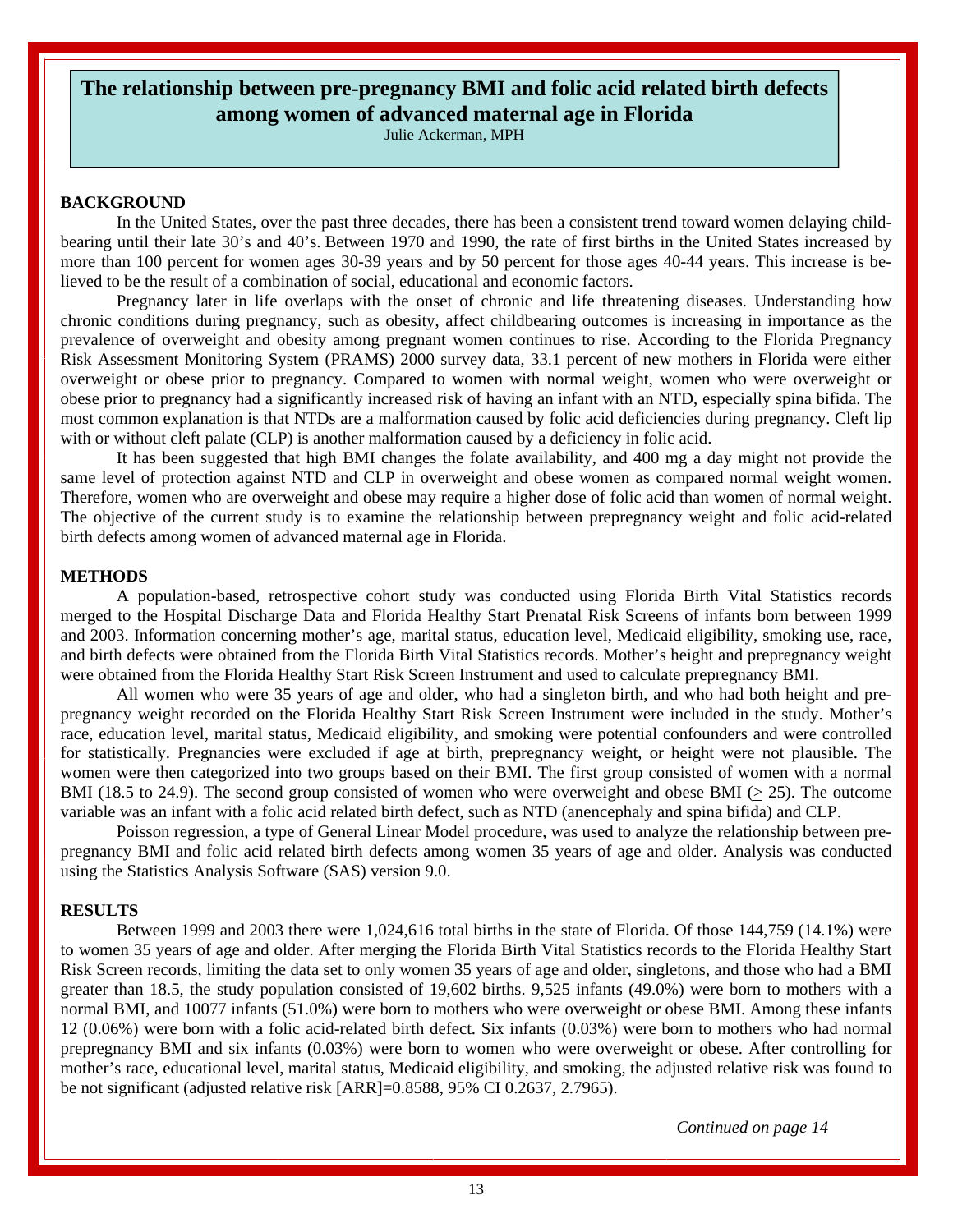#### *Continued from page 12-Breasfeeding website*

The top perceived advantage for formula over breastmilk was that it is "easier to feed" while the top perceived disadvantage was that it is "not as healthy". The top perceived advantage for breastmilk over formula was that it facilitated "better bonding" yet the top perceived disadvantage was that it made it "harder for infant to leave mother". Results indicated that child care providers do feel they have an important role in supporting parents' choices on what they are feeding their infants (84%). Eighty-three percent desired a website targeted towards child care providers that contained bilingual and up-to-date infant feeding information.

#### **Group Discussions and Process Evaluation**

 Based on the needs assessment survey results, group discussions (N=5) were held with child care providers, directors and child care health educators to determine their specific needs for a website on infant feeding, specifically breastfeeding, for child care providers. Participants desired a straightforward site without flashy graphics due to download time; clear links to infant feeding information; logo with warm, "baby" colors; links to other helpful infant feeding websites; credentials and contact information of web designer; handouts in both English and Spanish that are easy to print; and a disclaimer that the website does not replace health professional advice. The *InfaNET* **Nutrition for Child Care Providers** website was developed (www.infanet.cahs.colostate.edu). A process evaluation (N=20) occurred for one month and providers were allowed to use and evaluate the website at their own discretion. The results of the process evaluation determined that the content and visual/graphic design of the website was appealing to child care providers, infant feeding experts and website designers.

#### **Current and Future Research**

 Current research includes a quasi-experimental research design to determine if *InfaNET* **Nutrition for Child Care Providers** website is an effective means of providing infant feeding information to child care providers as well as a means to elicit changes in practices to create a supportive environment for breastfeeding in child care centers.

#### **References**

1. American Academy of Pediatrics. (2005). Breastfeeding and the use of human milk. *Pediatrics*, 115: 496-506.

2. U.S. Department of Health and Human Services, Office on Women's Health. (2003). Benefits of breastfeeding. *Nutrition in Clinical Care,* 6: 125-131.

3. U.S. Department of Health and Human Services. (2000). Healthy People 2010, Volume I, 2<sup>nd</sup> Edition.

4. Li, R., Darling, N., Maurice, E., Barker, L., & Grummer-Strawn, L. (2005). Breastfeeding rates in the United States by characteristics of child, mother or family: the 2002 National Immunization Survey. *Pediatrics*, 115: e31-e37.

5. Colorado Pregnancy Risk Assessment Monitoring System (PRAMS) data. (2002). Colorado Department of Public Health and Environment: Denver, Colorado.

6. Business and Professional Women's Foundation. 101 Facts on the Status of Working Women, 2003. Retrieved on January 30, 2005 from http://www.bpwusa.org.

*Continued from previous page—BMI and Folic Acid* 

#### **DISCUSSION**

This study concluded that overweight/obese women 35 and greater were not at higher risk of folic acid related birth defects compared to normal weight women in the same age group. A possible explanation for why no relationship was found is the small number of birth defect cases within this study sample. Another possible explanation is that women of advanced maternal age may be getting enough folic acid regardless of their BMI. According to Florida PRAMS 2000 data, women of advanced maternal age are more aware of the benefits of taking folic acid, and therefore are more likely consume folic acid during the month before pregnancy than their younger counterparts. Women who take folic acid prior to and during pregnancy possess the same characteristics of women who delay childbearing. These are non-Hispanic White women, with more than a high school education, a higher income, not eligible for Medicaid, and married.

There are a few limitations in this study. First, the study sample is not generalizable to the general population. The study sample consisted of women who gave birth in Florida and who had completed the Florida Healthy Start Risk Screen. Women who complete the Florida Healthy Start Risk Screen may be different from those who did not complete *Continued on next page*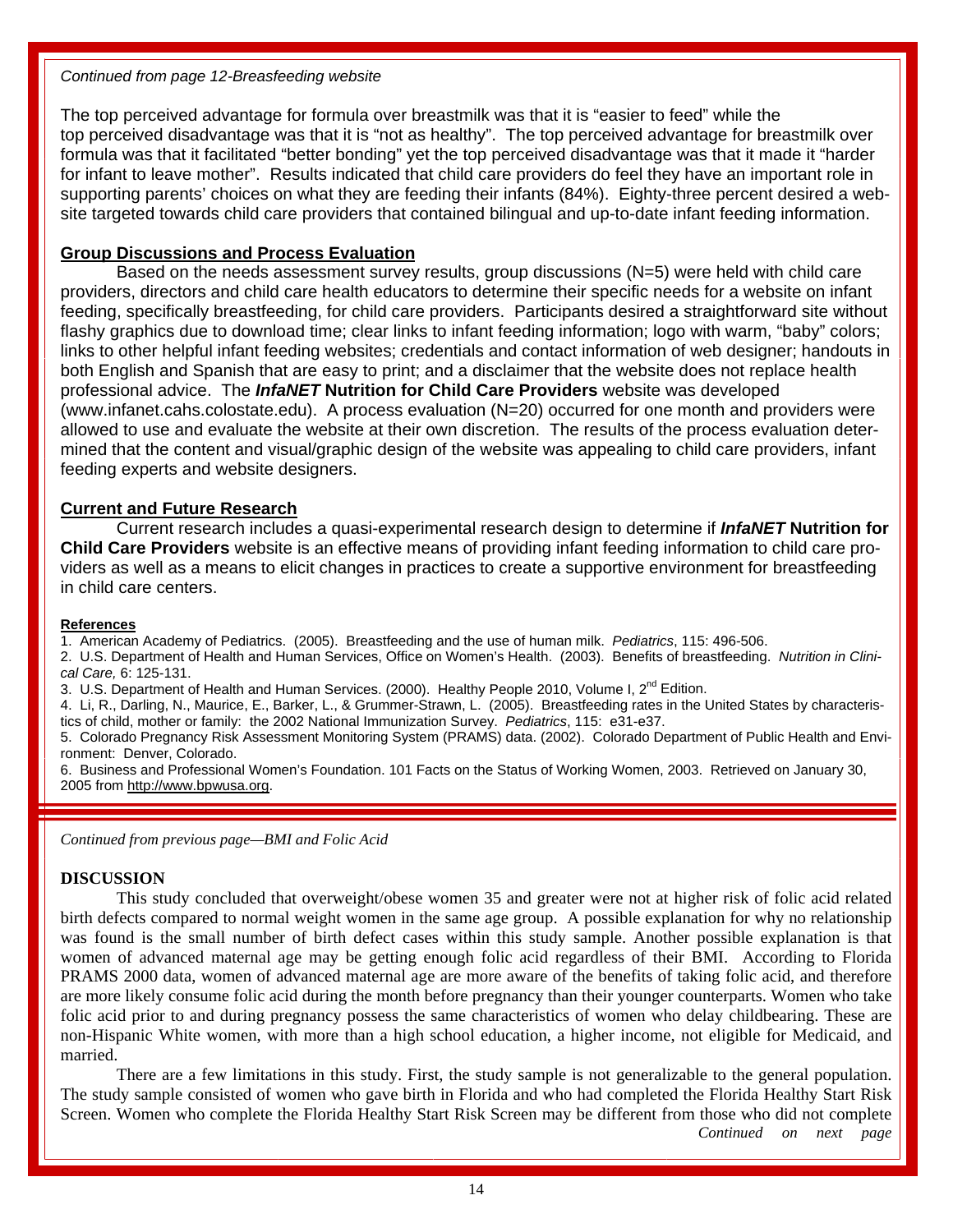<span id="page-14-0"></span>the Risk Screen. Second, only women who gave birth to singletons were included in the study; women who had multiple births were not included because of potential confounding. Offspring of multiple gestations are at an increased risk for abnormalities.

Finally, information on folic acid intake of the women in the study sample is unknown. It is possible that there was a difference in the folic acid intake between the two weight groups. This difference would make the populations not comparable.

Given the limitations of this study, further research needs to be done. One approach would be to further the question qualitatively. Case studies could be conducted on women who have infants with folic acid related birth defects to provide researchers insight to what puts these women at an increased risk of delivering an infant with a birth defect. Important aspects to consider about these women are: medical history, knowledge of folic acid, diet and folic acid intake prior to and during pregnancy, living and working conditions, education level, and alcohol and drug use during pregnancy.

Watkins, M. L., Rasmussen, S. A., Honein, M. A., Botto, L. D., & Moore, C. A. (2003). Maternal obesity and risk for birth defects. *Pediatrics, 11* (5), 1152-1158.

Mojtabai, R. (2004). Body mass index and serum folate in childbearing age women. *European Journal of Epidemiology, 19,* 1029-1036.

#### **A little history of Patient Safety**

*Hardeek H. Shah MPH (c\*), ScB, Brown University Dept. of Community Health* 

 The science of patient safety is young in the United States. The 1970s marked the start of an impressive empirical analysis on provider-based medical injuries; almost three decades later, a formal report of this public health problem was broadcasted to the nation. Every year, medical errors produce at least one million serious medical injuries; approximately 48,000 to 98,000 Americans die from this. Using the lower estimate, medical error deaths surpass fatalities from breast cancer, car accidents, or AIDS; this costs the U.S. health care system at least \$17 billion per year.<sup>3</sup> It is instructive to reflect on how accountability of provider malpractice affected patient safety to set in motion.

In the U.S., the origins of acting on medical misfortune date back to the  $19<sup>th</sup>$  Century. A provider's misfortune was attributed to the concept of divine providence; when misfortune events occurred, the public accepted it as God's will. The societal belief of providence, combined with low medical expectations and the doctor-patient therapeutic relationship, benefited a provider to win cases brought against him or her.

 Changes in American culture and history begin to paint a picture of society's concern with malpractice. Historian and lawyer Kenneth De Ville argues three shifts<sup>5</sup> to explain  $21^{st}$  Century society's focus on medical errors: (a) The weakening of providential views, beginning in the  $18<sup>th</sup>$  Century,<sup>5</sup> shifted mentality to human causation, blame assignment, and a means of justice; (b) beginning in the mid  $19<sup>th</sup>$  Century, the growth of expertise, knowledge, and technology in five areas of medicine – orthopedics, surgery, anesthesiology, obstetrics, and diagnosis – increased professional and public expectations of care. This demanded, professionally, a higher degree of knowledge and skill than before; and (c) during the mid-20<sup>th</sup> Century onwards, society began to view the medical profession in a contractual, than therapeutic, relationship. The specialization of medical care focused less on the single provider enterprise; instead, patients started to visit an array of specialist clinicians for illnesses.

 According to historian James Mohr, the perpetuation and expansion of the fields of medicine and law further illuminates the landscape of malpractice concerns.<sup>4</sup> According to Mohr, medicine builds upon three concepts – (1) a continuous drive to improvement, (2) aim to standardized clinical practice, and (3) the development of liability insurance; the legal malpractice system is raised from three factors  $- (1)$  a contingency fee work, (2) civil-jury trials, and (3) the tort system.<sup>4</sup> Today, these six components remain in place; they influence how the science of patient safety and medical errors is studied.

The evolution of the hospital environment further describes this picture. The advent of the modern hospital and managed care, in the early  $20<sup>th</sup>$  Century, and the placement of patient safety (a subset of quality of care) responsibility from trustees to physicians. Most board members today continue to believe that a patient's quality of care is the provider(s) main responsibility.<sup>8</sup> This leaves one to ask: Has advancements from the past two centuries in hospital care and medicine overall reached the public and professional expectations that quality and safety is now the priority aim to achieve? It seems so.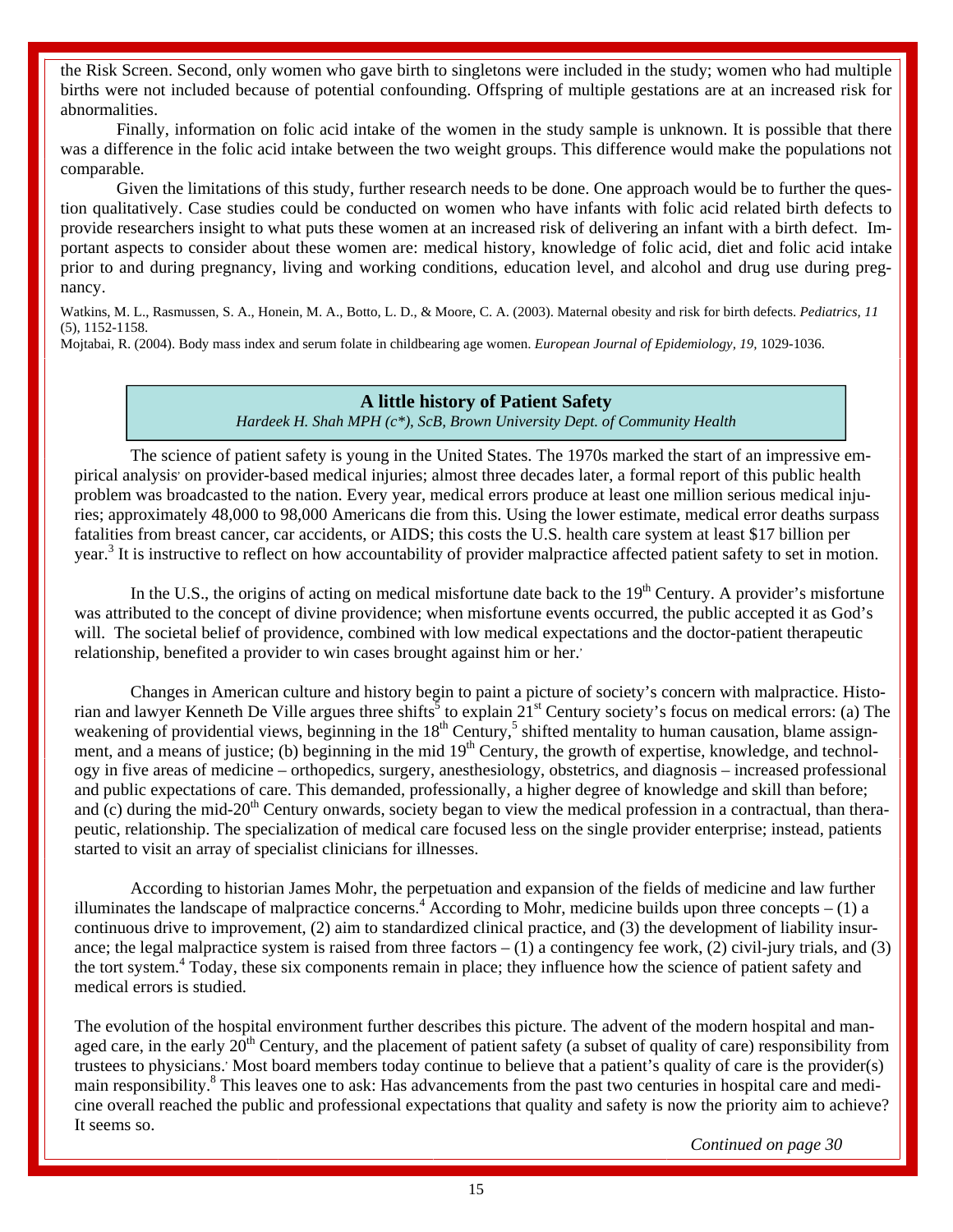#### **The Danger of AIDS Denialism**

<span id="page-15-0"></span>

*By Elizabeth Gallon, James Madison University* 

For every disease imaginable there are people who will question its precise origin and scientific consequences. Even as we progress further into the scientific age, making access to evidence easier than ever before, there continue to be dissenters. Luckily, public health professionals are familiar with these populations. In fact, most have even come to expect this diversion from the mainstream, preparing programs and utilizing education techniques to combat their radical ideas. Because of these efforts, many myths once thought to be true have now been proven false. For example, very few people still believe that kissing frogs will give you warts or that crossing your eyes will make you blind.

 Unfortunately, a growing group of alternative thinkers are today dealing with more serious health topics. In fact, they are dealing with the deadliest disease the world has ever encountered. They are collectively known as "AIDS denialists" and they challenge our current medical understanding of the HIV/AIDS progression. By definition, AIDS denialists are those who "deny, challenge, or question aspects of the main scientific view that the human immunodeficiency virus (HIV) is the sole cause of acquired immune deficiency syndrome (AIDS) (http://en.wikipedia.org/wiki/AIDSdenialist)." At first it may be easy to dismiss them as a drastic and outrageous group that is completely without merit. But upon reading their literature and seeing the accomplished or influential people that back them, you're likely to become uneasy with their presence altogether.

 The group is made up of scientists, academics, doctors and people who are HIV positive or living with AIDS. Their theories vary greatly and as a whole they have yet to create a cohesive point of view. Some believe HIV is a governmental or pharmaceutical conspiracy. Others think AIDS is not an infectious disease, or that it is treatable and curable without any medical intervention. Still, there are others who believe it simply does not exist. No matter what these individual members believe, as always their actions speak louder than words. They create and distribute what can only be labeled as dangerous propaganda to vulnerable members of society. They are forceful in their insistence that "the virus is harmless" (or, in some extreme cases, non-existent) and that standard medical practice should be abandoned (http://www.aidstruth.org/). They especially target those with HIV/AIDS and government health officials. This group looks years of research and biological evidence in the eye, refusing to recognize its validity. They question HIV testing reliability, the behavior of AIDS as a disease and the actual consequences of infection – all things that people must believe and understand to prevent infection.

 Not only is this group dangerous in the sense that they can poison unsuspecting minds, it is also a drain on precious and limited resources. AIDS advocacy and non-profit groups must spend valuable time and money combating this campaign of lies. AIDStruth.org is one of the many websites dedicated to answering AIDS Denialists and AIDS lies. For years one of the battles lay in convincing the world that AIDS isn't a homosexual disease, and there is still much to accomplish in that area. AIDS denialists continue to undermine and challenge this progress. The effects have already been felt in South Africa, where two top ranking officials have become sympathetic to the denialists. South African President Thabo Mbeki and Health Minister Manto Tshabalal-Msimang have limited access to anti-retrovirals and have put the health of an entire nation in the hands of alternative therapies.

 AIDS is a worldwide battle and a medical reality. It is obvious that we cannot afford to have this position gain any more momentum than it already has. Without proper testing, education and financially backed prevention efforts, AIDS will continue to grow, wreaking more havoc and costing more lives than it already has. Let's not allow denialists to steal any more spotlight from a pandemic that deserves only serious support and attention.

#### References:

The Scientific Evidence for HIV/AIDS. (2006, August 21). *AIDS Truth*. Retrieved August 25, 2006 from http://www.aidstruth.org/

Wikipedia, The Free Encyclopedia. (2006, August 24). *AIDS Reappraisal*. Retrieved August 25, 2006 from http://en.wikipedia.org/ wiki/AIDS\_denialist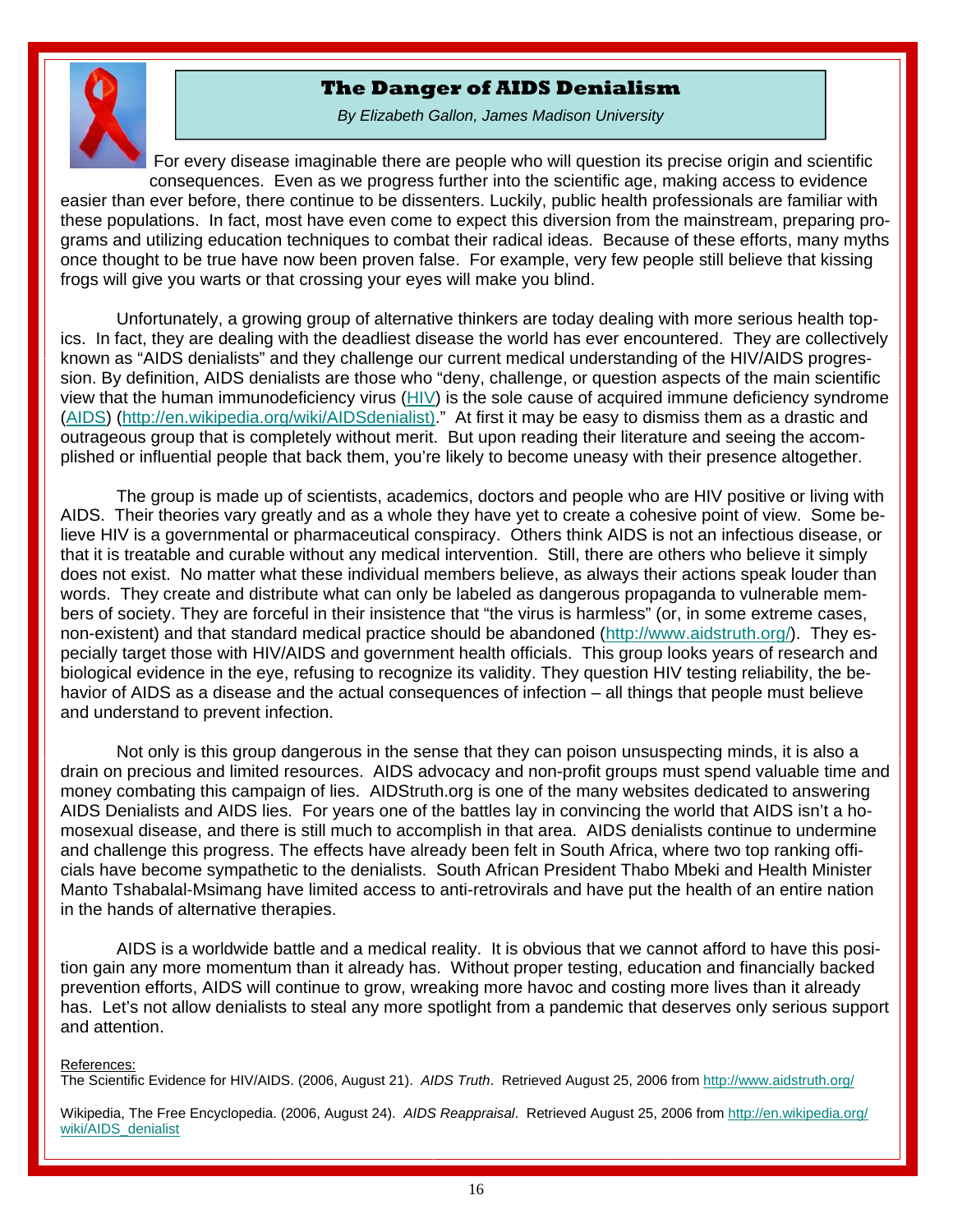#### **Lipodystrophy: Managing this Adverse Effect of HIV Drug Therapy**

*By Emily Splichal, MD student, NY College of Podiatric Medicine MPH student, Brooklyn College* 



<span id="page-16-0"></span>At the end of 2003, an estimated 1,039,000 to 1,185,000 persons in the United States were living with HIV/AIDS. The Centers for Disease Control (CDC) has estimated that approximately 40,000 persons become infected with HIV each year. Through millions of dollars invested in drug research, today's HIV medications allow HIV-positive people to live longer, healthier, and more active lives. Unfortunately, these powerful medications can have a wide range of side effects. One health problem feared by many HIV-positive people is known as lipodystrophy. Although lipodystrophy is not the most dangerous condition faced by HIV positive patients, it still poses a concern for medical professions in maintaining the quality of life for these patients.

When medical professionals diagnose lipodystrophy they are referring to a type of metabolic complication associated with a disturbance in the way the body makes, uses and stores fat. It can result in either fat loss (lipoatrophy) or fat gain (lipohypertrophy). And although HIV experts do not know the cause of this side effect, they are doing their best at trying to control it.

#### **Lipoatrophy**

Lipoatrophy, or fat loss, is often confused with AIDS Wasting Syndrome; however, the two are completely different. In lipoatrophy people lose fat in specific areas of the body, usually the arms and legs. People with AIDS Wasting Syndrome lose fat and muscle all over their body and is most often associated with late stage HIV.

Doctors first began to notice lipoatrophy in HIV positive patients in the late 1990's, after modern HIV drug treatment became available. And with most HIV patients on a regimen of three or more drugs, the risk of this side effect greatly increases.

Which HIV medications are to blame and why do they cause this change in fat cells? Research has shown that some HIV drugs damage the mitochondria inside fat cells. When this organelle dies, the fat cell is lost; causing the resulting lipoatrophy. The drugs most often associated with lipoatrophy are Zerit, Retrovir and Videx.

Currently, if a person is experiencing lipoatrophy they should switch medications. Unfortunately this does not cause the fat to return but it will slow further loss. In addition, people should become involved in a strength training program to build lean mass and maintain shape to the legs and butt.

#### **Lipohypertrophy**

The other extreme of lipodystrophy is lipohypertrophy, or fat gain. This increase in fat is often localized to the abdomen, neck and breasts. The increase in fat around the abdomen is of particular concern as this fat depot is associated with an increased risk for heart disease and insulin resistance. Like lipoatrophy, the exact correlation between HIV medications and fat gain are still under research.

Again the best way to manage lipohypertrophy is through a low-fat diet and regular exercise. Research has shown that abdominal fat cells are particularly responsive to aerobic exercise. In addition, doctors recommend checking cholesterol and triglyceride levels regularly as well as insulin resistance. Some doctors have even tried Growth Hormone supplements for patients. Studies have shown that growth hormone can reduce fat accumulation in the abdomen and back of neck. This treatment has been controversial due to the many side effects and expense for the drug.

#### **Conclusion**

Lipodystrophy may not be the most dangerous side effect of HIV medications but it is one of the most feared. Body shape changes can affect how you look and feel about yourself, and in the case of lipohypertrophy, it can increase risks of diabetes and heart disease.

Much is still unknown about lipodystrophy. For those people taking HIV medications it is best to begin eating a healthy diet and participating in a regular exercise program even before changes in fat distribution. With the help of nutritionists and personal trainers, HIV positive people can maintain a healthy and more active life.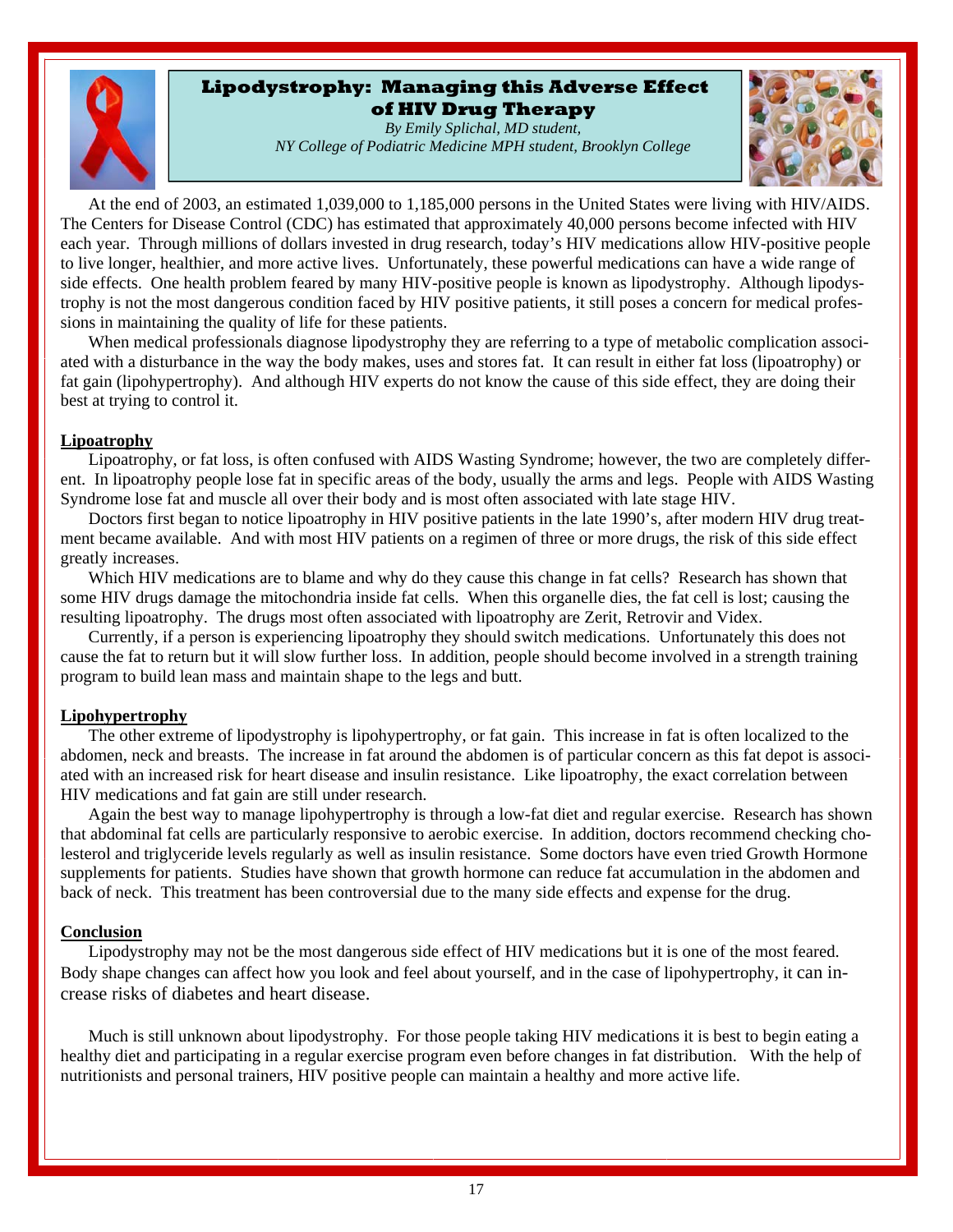<span id="page-17-0"></span>

#### **Domestic Water Conservation**

*By Gayle T. Casel, MPH Student, Walden University* 

Water is as necessary as the air we breathe and is the common element that links our ecosystems. People use water for drinking, cooking, bathing and gardening (EPA, 2006) and rely on water to grow food, generate power, cool industrial machines, transport wastes, and more. Since more than 97 percent of the Earth's water is saltwater, the amount of fresh water available for drinking, irrigation, and industrial use is limited (EPA, 2006; Moeller, 2005). Groundwater is the primary source of public and domestic water supplies. Accessible groundwater sources are limited in volume and, once depleted, are essentially irreplaceable (Moeller, 2005). Even though this has been an ongoing problem, farmers and municipalities throughout the world still continue to pump water out of the ground faster than it is being replenished.

 The importance and use of tap water in the daily operations of businesses and residential developments is easily taken for granted. Water is the primary ingredient in most of the products we use every day such as toothpaste and perfume. Within the United States there are four industrial users that are responsible for the consumption of about 30 billion gallons of water per day. Those industries include the manufacturers of paper, refinement of petroleum products, and production of chemicals and primary metals (Moeller, 2005). Average Americans are also responsible for the use of large quantities of water inside and outside of their homes, with the average family of four using 400 gallons of water every day (EPA, 2006). In the average household (those without installed water-efficient fixtures), the greatest daily use of water can be attributed to toilet flushing, bathing and laundry cleaning.

 The depletion of the nation's water supply has a significant impact on the environment. Water is responsible for maintaining the aquatic environment. If the flow of fresh water to estuaries is disrupted, the water quality and the health and distribution of plants and wildlife will be affected. Too little freshwater can adversely affect fish spawning, shellfish survival, bird nesting, seed propagation, and other seasonal activities of fish and wildlife (EPA, 2006). The excessive withdrawals of groundwater are also causing the land to subside. In some areas of Texas, the land has subsided as much as 1 to 2 meters; in Mexico City, some areas have sunk as much as 10 meters; and in Florida, some lands overlying aquifers have collapsed and saltwater from the ocean has replaced the fresh water supply (Moeller, 2005). These sinkholes create a dangerous area and limit the area available for construction.

 With over 250 million people depending on fresh water for a multitude of uses, water should be recognized as a precious resource (EPA, 2006). Water is common property and should not be misused or wasted. The consequences of misuse will not only impact individuals, but will impact all consumers. There are many ways in which water use can be reduced in the household, and other methods are being researched to reduce water usage on a larger scale. The conservation of water is a very important environmental concern because many areas of North America face serious water shortages and consumers need to do their part, however small, to conserve the precious water supply (AWWA, 2006).

 A simple way to save water in the home is to check for leaks from appliances, toilets, and faucets, as even the smallest drip can produce a 10 percent waste due to leaking (AWWA, 2006). When washing dishes by hand, two basins can be used (with one for washing and one for rinsing) to avoid continuously running water. Alternatively, dishwashers should be fully loaded before running for maximum use of water. There are also high-efficiency dishwashers available that use improved technology for the primary wash cycle and use less hot water to clean. Toilets in homes built before 1992 should be replaced with more recent water-efficient models. Although high-efficiency appliances are more expensive than the original model, research has shown that the energy and water savings achieved by these machines will payback the cost difference in 1 to 6 years  $(H_2Ouse, 2006)$ .

In summary, water conservation has received heightened awareness in the past several years due to the increasing water shortage. Each individual must do there share to make one step towards using water more efficiently in the household. Businesses can also do their share by using reclaimed water to irrigate landscaping There are several programs in place such as water restriction programs, water allocation *Continued on page 28*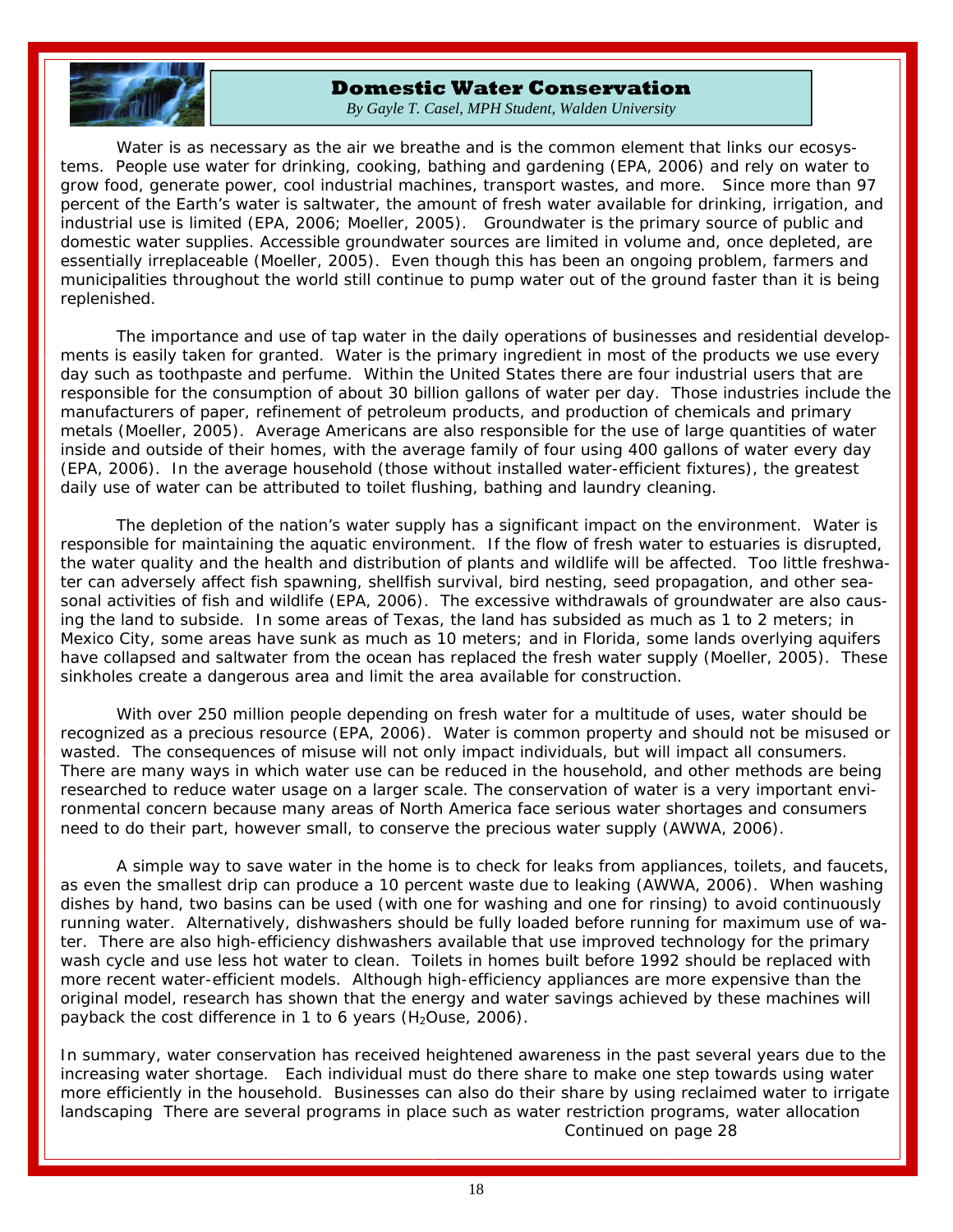<span id="page-18-0"></span>

#### **Healthcare disparities among Culturally and Linguistically Diverse Immigrants in the U.S.**

By Katandria L. Johnson, MA MS-CCC SLP University of North Texas Health Science Center at Fort Worth, School of Public Health

One of the greatest challenges faced by the United States healthcare system is how to provide costefficient, culturally and linguistically competent healthcare services to racially and ethnically diverse populations. This challenge is due to several issues ranging from disparity of healthcare services among such populations, to language barriers, and to the dearth of bilingual and bicultural healthcare professionals who can provide these services. In response to these issues, degree programs and professionals are seeking ways to improve healthcare access and services. At this time, I will discuss the causes and suggested solutions to health disparities among racially and ethnically diverse immigrant communities.

 Healthcare disparities among culturally and linguistically diverse immigrants exist for several reasons. First, accessible healthcare is sparsely available to such populations due to their inability to afford insurance with increasing operation costs for healthcare service providers. Second, those providers who serve these populations face the challenge of providing personnel that can communicate effectively with patients with limited English proficiency (LEP). Furthermore, the cultural competencies needed to work with patients' diverse beliefs and practices regarding treatment is another issue that arises between medical practitioners and patients. In response to these issues, professionals in public health and related fields are conducting more research investigations that examine barriers which impede access and appropriate services to patients from racially and ethnically diverse backgrounds. They are utilizing the results of population based assessments (e.g. patient surveys and telephone interviews) to modify the reported problems across various aspects of current healthcare practices.

 How might the disparity of services to racially and ethnically diverse immigrants be addressed? Three areas must be reassessed to answer this question: (i) degree programs; (ii) current service professionals; and (iii) community-based healthcare sites (e.g. hospitals, community clinics). Beginning with universities and other institutions that train healthcare professionals at the state and national level, program curriculums should include research that addresses the availability and efficacy of existing services to these populations. Cross-cultural, comparative research that examines the ethnic and cultural beliefs regarding healthcare decisions among these patients is of equal importance. Research data could be obtained through national statistical offices and the United States census bureau towards the development of a community or household survey program designed to collect information about disability issues and access to healthcare services. In addition, the training of personnel in general fields such as social assistance, public health, medicine, education, and vocational rehabilitation can be executed through local or international mentor programs and continuing education teleconferences. I also recommend increased sociocultural and sociolinguistic content in undergraduate and graduate coursework, practicum, or residencies and more study abroad and international clinical externship options.

With respect to healthcare professionals, interdisciplinary collaboration among health, education, social, and labor sectors is needed to ensure that LEP patients receive equal access to all available healthcare services. Public health and other related fields must work together more at the community or local level than at the national level to effect long-term change. Thus, applied research activities are of great value in the development of new techniques for healthcare service delivery models, adult literacy programs, and the preparation of resource materials appropriate for different linguistic and cultural groups and the training of personnel under conditions relevant to each region (World Health Organization, 2003).

 With respect to community based healthcare sites, the United Nations (UN) (2004) identifies several developmental efforts community-based sites can implement to bring about more accessible healthcare services. The UN calls for the establishment of social services, social security systems, cooperatives, and programs for mutual assistance at the national and community levels for underrepresented and minority populations. This establishment increases an awareness of the services each program offers and provides easier referrals for services that cannot be provided otherwise.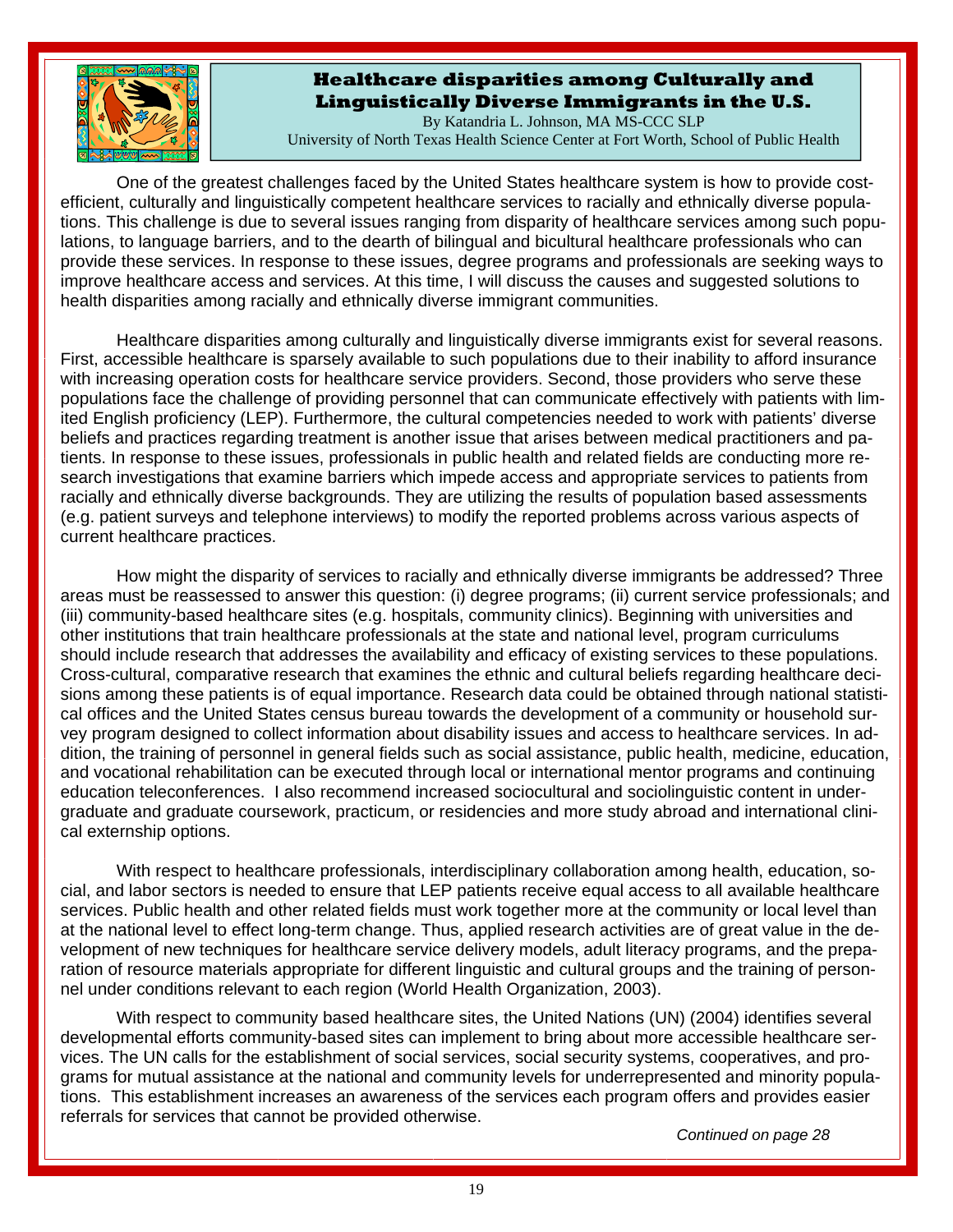#### **Acute Diarrheal Diseases In Young Children: An Ongoing Public Health Problem**

*By Zeynep Angin Shorter* 

<span id="page-19-0"></span>Diarrhea is one of the common and easily identifiable childhood diseases. In almost every culture, everyday knowledge of illness and disease has a way of identifying it. For example, mothers all over the Middle East call it "*ishal"*, and in India, it is called "*dast"*. Mothers usually know that their child has diarrhea when the stools have a strong smell or pass noisily as well as being loose and watery.

 Unfortunately, despite its quick diagnosis by caregivers and health professionals, every year diarrhea kills one among every 200 children who contract it worldwide (UNICEF, *Facts for Life*). In 2002, deaths from diarrhea constituted 15% of all mortality in children under five (WHO and UNICEF Joint Statement, 2004). According to UNICEF, about 4 billion cases of diarrhea per year cause 1.8 million deaths worldwide, with 90% of deaths (1.6 million) among children under the age of five. In India alone, 600,000 children die every year because of the disease (USAID India). Regionally, South East Asia has the highest childhood mortality rates due to diarrhea.

 If not treated, diarrhea leads to death in a short period. It kills through dehydration, i.e., loss of water and electrolytes. The more diarrhea stools a person passes, the more water and salts he or she loses. Dehydration can be made worse by vomiting, which often accompanies diarrhea. Infants and children are more vulnerable to diarrheal mortality, since they are more vulnerable to dehydration due to their smaller body size. Even when treated, repeated episodes of diarrhea make children more exposed to other diseases and malnutrition.

 Certain food handling, preparation, and storage practices (such as storing cooked foods at room temperature for more than 3-4 hours) increase the risk of fecal contamination (Huttly et. al. 1997). Present research shows that clean water and sanitation reduce diarrhea specific mortality by 65% (Huttly et al 1997). There are some other studies that also suggest that improvements in water quantity and in excreta disposal may be more significant than water quality alone (Esrey et al. 1985). Water quantity is thought to encourage better personal and domestic hygiene. Presently, there is more focus on personal hygienic behavior as a preventive strategy (e.g., by WHO) than the improvement of the water quality infrastructure; in fact the latter may be necessary to encourage the former.

 If diarrhea is a disease that we know how to prevent and cure through rehydration, why do we put four billion children worldwide under the risk of diarrheal diseases every year? What are the reasons which make prevention and case management less effective? First of all, diarrhea is not like polio or small pox with one single agent causing the disease. Several microorganisms might cause diarrheal symptoms. So a magic vaccine that prevents it in all children irrespective of their social, economic, and cultural environments is not yet available.

 Second of all, the current public health programs against diarrhea lack the understanding of social, political, economic and cultural factors at work. From a cultural perspective, promotion of certain behavioral changes such as washing hands or boiling water to prevent diarrhea cannot successfully be done unless the promoters of these practices understand the physical and cultural environments in which families are situated. For example, my own observations among urban low-income women in Turkey where diarrheal where diarrheal diseases are common showed that it is considered a disease due to exposure of the lower extremities or stomach to cold. In the Turkish case, parents act to keep their children warm by putting extra clothing on them or in some cases by not washing them as frequently, and may also prevent children's intake of cold foods. One of the common practices is to keep refrigerated food in room temperature until it becomes lukewarm before feeding, which actually exposes the food to disease causing bacteria. Thus, any successful health message should engage in and articulate local ways of understanding disease for effective communication. For that reason, health promotion campaigns usually fail if they do not have an idea of how diarrhea is locally managed and prevented by the families.

 We should also realize that behavioral change for diarrhea prevention cannot be achieved or sustained without the right infrastructure for clean water, sanitation, and proper housing. Families need amenities and economic means at their disposal for improvements in hygiene and nutrition. Without the supply of these basic services and entitlements, children are always at risk of contracting gastrointestinal diseases.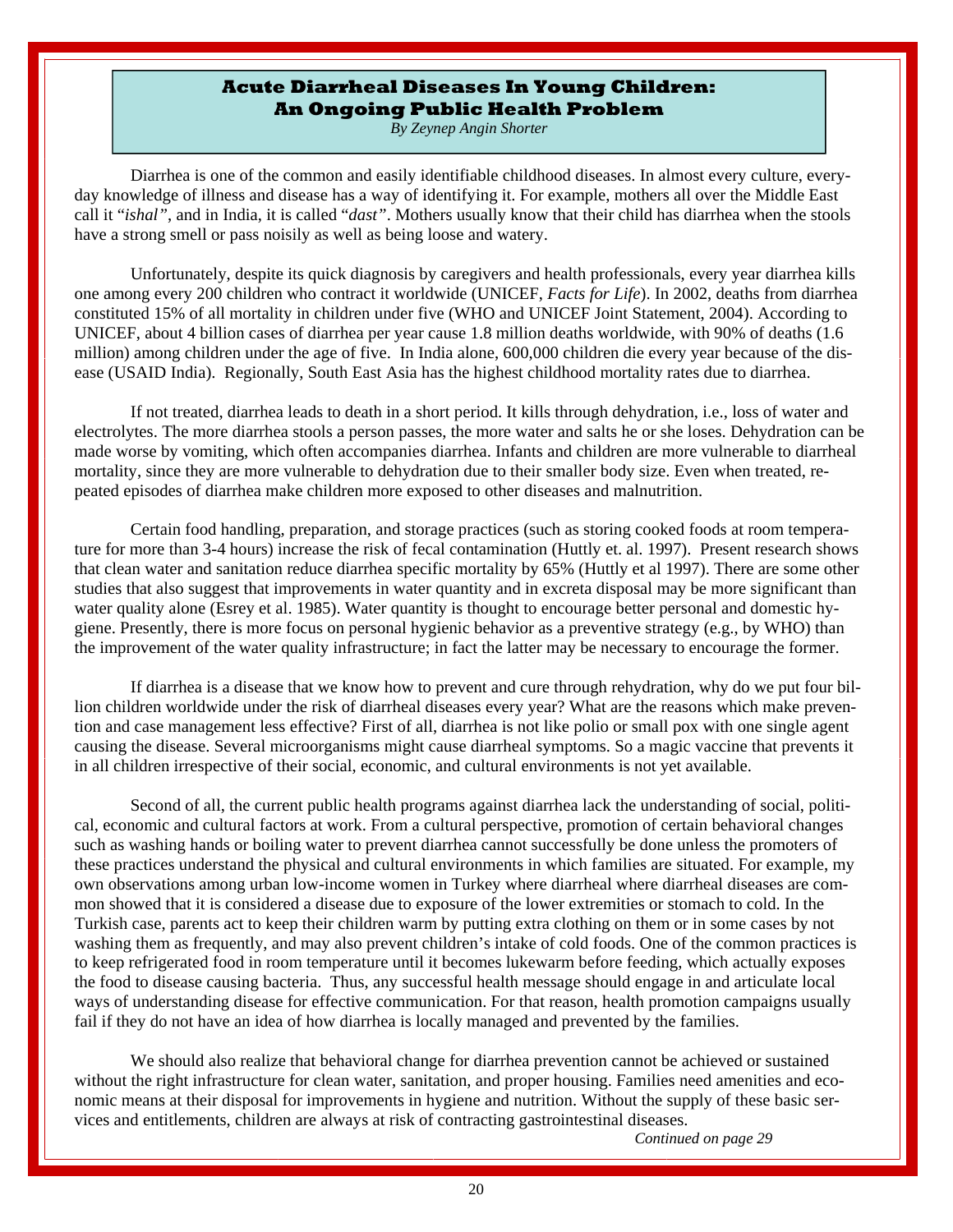#### **Blue is for Boys and Pink is for Girls By Christina Bitar**



#### <span id="page-20-0"></span>**Gender roles**

The moment the baby is born; biological traits are linked to gender stereotypes. Social expectations define gender roles and determine how a person ought to act, think, feel and perceive life<sup>1</sup>. For most men, gender roles lead to autonomy, independence and power; for most women, they lead to reliance, subordination<sup>2, 3</sup> and loss of power. Men are brought up to be risk takers and are encouraged to have aggressive behaviour as a definition of manhood, whereas women are supposed to limit their aspirations and restrict themselves to mother and wife roles<sup>4</sup>. Sadly in many parts of the world, social constructions limit women's power over their own health and life<sup>2, 3, 5, 6</sup>; women are believed to be subordinate to men, and are supposed to respond to men's needs and desires.

#### **Gender and violence**

Cultural designations of manhood and masculinity contribute to violence<sup>5</sup>: a major public health<sup>7, 8</sup> and human rights<sup>9</sup> problem that threatens lives of women in all cultures, religions, and socio-economic backgrounds<sup>10</sup>. Gender-based violence includes physical, sexual, and emotional abuse, and it is mostly carried out by intimate partners<sup>7</sup>. Men use violence to assert their control and authority over their partner<sup>5, 11</sup>; this seems to be the definition of "being a man" in many cultures<sup>12</sup>. Sadly being a woman is the most important risk for becoming a victim of violence<sup>5</sup>. Domestic violence is socially accepted<sup>13</sup>, supported by a society of permissiveness<sup>5</sup>, and maintained by a culture of silence<sup>14</sup> and denial of the gravity of health consequences of abuse $13$ .

#### **Violence during pregnancy**

Violence is mentioned as a pregnancy complication more often than diabetes and hypertension<sup>15</sup>. Contrary to common beliefs violence is intensified<sup>16, 17</sup>, even doubled during pregnancy<sup>18</sup> and could be triggered by it<sup>19</sup>. Most violence against women is carried out by their husbands or partners<sup> $\bar{6}$ </sup>. Pregnancy is a time where abuse can start as shown by WHO study, in which 13 to 50% of women were beaten for the first time when they were expecting<sup>7</sup>. Moreover, most abuse begins before<sup>7</sup> and the severity of violence may well increase during pregnancy<sup>8</sup>, leading partners to kick and hit women's bellies and genitals $13$ .

Studies have identified past history of abuse, social instability, and psychological problems as predictors of abuse during pregnancy<sup>17</sup>. Other studies have identified jealousy as a main factor; the partner, who feels the baby is replacing him<sup>21</sup>, refuses the woman to share her love, which triggers the anger of a controlling man and leads to violence<sup>10</sup>. Could vio-



Source: Refuge 2004 <sup>24</sup>

lence also be explained by a transfer of power during pregnancy? Who has power over the baby? The woman, who was submissive to her partner before pregnancy, suddenly gains power over a baby, which could be perceived by the man as a threat. Although psychological theories confirm this as a fact, scientific evidence remains hard to gather since indicators are challenging to identify, therefore more efforts should be directed towards founding this interpretation.

The World Bank has estimated that domestic violence accounts for five to 16% of healthy years life lost to death and disability (DALYs)<sup>6</sup>. Studies have proven that women face fatal outcomes in response to abuse during pregnancy such as fetal  $loss<sup>22</sup>$ , haemorrhages, miscarriages<sup>7</sup>, death<sup>15</sup>, and psychological disorders leading to depression and suicide $^{23}$ .

#### **Implications on reproductive health**

Cultural norms and gender roles have great impact on women's health. Gender inequities limits women's access to health resources and most of the time bound their control over their own sexual reproductive health; thus women are subject to exploitation, abuse, unwanted pregnancies, and sexually transmitted diseases<sup>6</sup>. They don't have the power to negotiate safe sex, and they don't have a say in fam-

ily planning choices. Reproductive health programs are increasingly aware of these social inequities and efforts should be made to address this challenge within the services provided.

Health care organizations are hardly able to solve gender power inequities, however adopting a gender sensitive approach to programs can improve services provided and women's lives.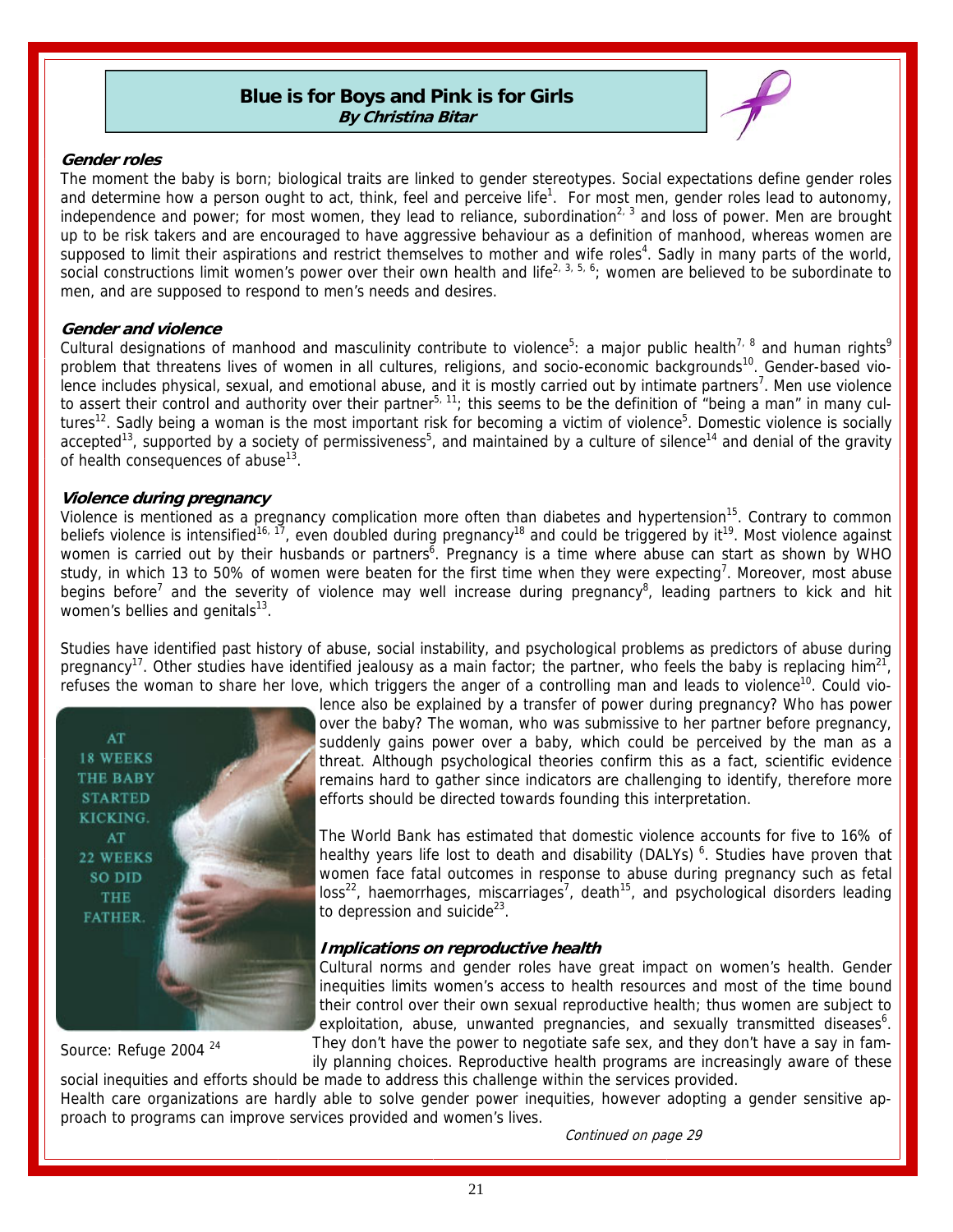#### **MEDICARE PART D UPDATE—PRESCRIPTIONS FOR THE POOR; INCREASED COSTS FOR THE MIDDLE CLASS**

*Paul J. Flaer, Ed.D., M.P.H. and Nisha A. Farrell, B.S. Stempel School of Public Health, Florida International University* 

<span id="page-21-0"></span>According to the U.S. Department of Health & Human Services, the new prescription drug program (initiated January 1, 2006), entitled Medicare Part D, makes it easier for recipients to obtain medications needed to maintain optimum health<sup>1, 2</sup>. Based on the new plan, Medicare recipients, seniors and the disabled, found a new landscape in the health insurance environment. As a result of the modernization of Medicare drug policy, many patients may have increased difficulty obtaining their medications, and subsequently, many of those individuals will not adhere to their treatment regimens<sup>3</sup>. This can be due primarily to cost, but it also involves other factors including education, socio-economic status, and one's level of incapacitation due to age, illness, or disability.

 Medicare recipients with limited resources may be eligible for the low-income subsidy program of the Social Security Administration to help defray the costs of Medicare Part D prescription coverage<sup>4, 5</sup>. However, many lowincome patients, although eligible for the subsidy, will fail to apply for  $it^3$ . The subsidy program eliminates deductibles, lowers co-payments, and decreases or eliminates other out-of-pocket expenses<sup>4</sup>. The poorest beneficiaries will lose Medicaid and will automatically be enrolled in a Medicare Part  $\overline{D}$  plan to obtain prescription coverage<sup>7</sup>. This group is particularly vulnerable to inconsistencies in coverage due to debilitating mental or physical disabilities. Many reside in long-term care facilities such as hospices or hospitals, thus leaving family members, agents, and attorneys to deal with the choices provided by the new program.

However, middle-income patients and those with supplanted employee-based coverage will generally have higher outof-pocket expenses for their prescription regimens<sup>1, 4</sup>. This is due to higher premiums, higher deductibles, coverage caps, major coverage gaps (called doughnut holes), and co-payments for Medicare Part D beneficiaries<sup>6</sup>.

 Medicare D increases the paperwork and other forms of bureaucratic red tape in a system already mired in legalities<sup>8</sup>. Considering the effects of this program upon the lowest income groups, consigning more bureaucracy to the most cognitively impaired, friable, and illiterate group of insured patients will likely result in confusion and subsequent interference with prescription drug treatment regimens.The following are some results of the implementation of the Medicare Part D program that may raise concerns:

- 1. Cost-containment mechanisms such as prior authorizations and therapeutic substitutions of drugs with the same effect will become more common<sup>9</sup> (e.g., the substitution of the cheaper drug Protonix for the more expensive Nexium—two chemically different drugs each with its own set of side effects). In addition, pharmacies may use formularies that result in the dispensing of drugs based on profit margins<sup>9</sup>.
- 2. Doctors may prescribe fewer prescription drugs and more over-the-counter drugs.
- 3. There will be an increased practice of "reverse medicine" by doctors prescribing drugs requested by patients on the basis of direct advertising alone (e.g., "Doctor, please give me a prescription for the *Purple Pill* that I saw on TV.") Direct-to-consumer advertising is a risky, unsafe practice with unpredictable clinical implications—doctors may make rushed, impulsive prescribing decisions based on patients' requests alone.
- 4. Medicare D means less regulation and a major transfer of responsibility for the Nation's health from the government to big business. The large drug companies (e.g., Merck, Bayer, Purdue-Pharma) are among the most financially secure international corporations. Medicare Part D is a financial windfall for the insurance industry and for the pharmaceutical companies.
- 5. There will be increased distribution of "knock-off" and unregulated drugs, coupled with increased underground and Internet sales of drugs of questionable quality, potency, and safety. 6) Gaps in coverage and the subsequent high out-of-pocket expenses for drugs in Medicare D for the middle and upper classes may lead to an individual's decreased use of medications. These effects are magnified in patients with chronic illnesses<sup>6</sup>. For example, patients with high blood pressure, cardiovascular disease, or diabetes (chronic diseases often termed "silent killers") may decrease or discontinue medication usage and be dangerously asymptomatic for extended periods during these gaps in their insurance coverage.

 Hailed by politicians as long-awaited help for seniors with the cost of prescription drugs, the legislation creating Medicare Part D will primarily help those below the poverty level and others with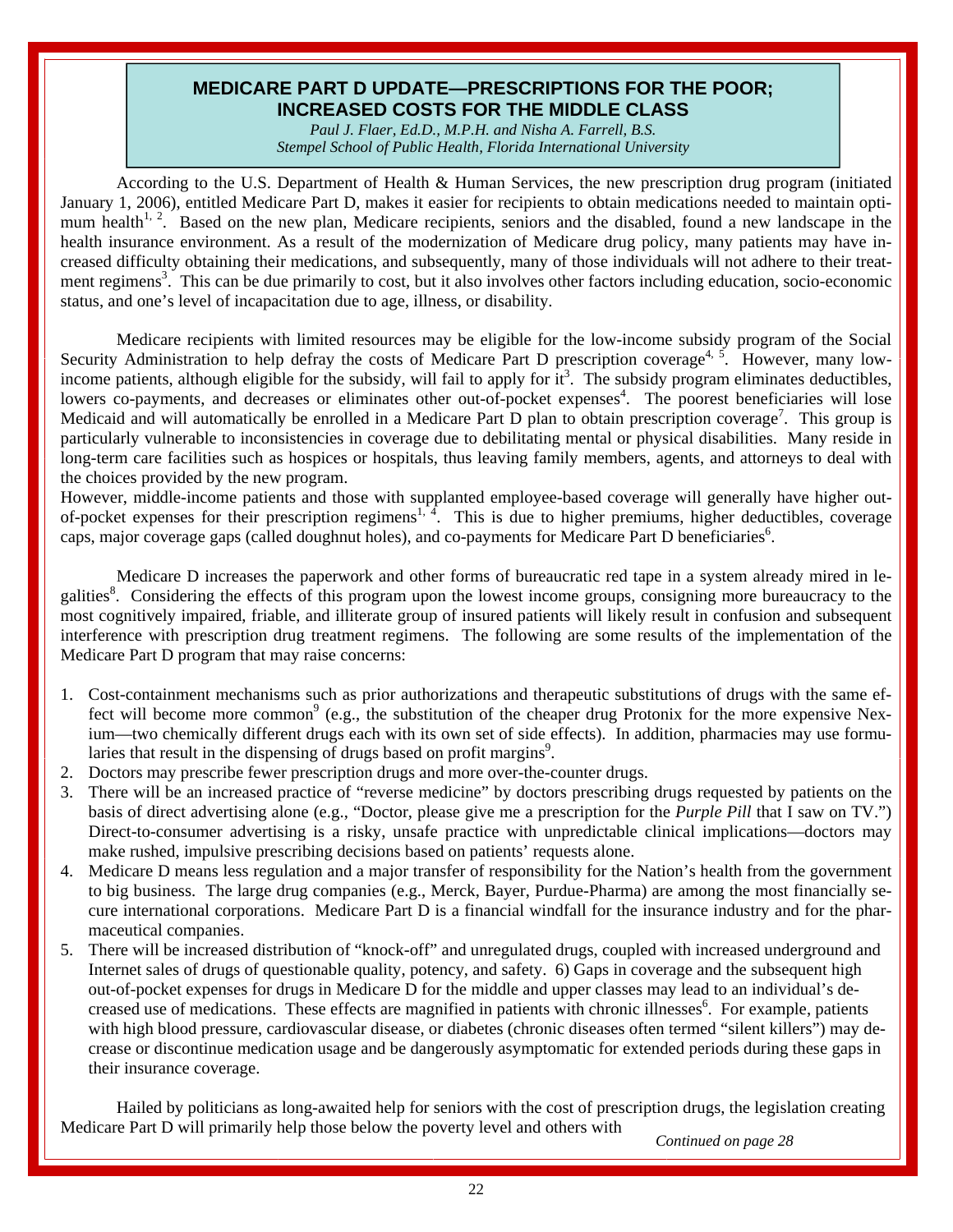#### <span id="page-22-0"></span>**AN HISTORICAL REVIEW OF MEDICARE FRAUD AND ABUSE IN THE UNITED STATES**  *By Carlos Martinez*

 In an effort to understand the root causes of Medicare and Medicaid fraud and abuse, an investigational analysis of data from January 1, 2000, through April 30, 2005, was conducted to assess the effects of lost revenues on the healthcare industry via fraud data available from government documents**.**  The Balanced Budget Act of 1997 and the Health Insurance Portability and Accountability Act (HIPAA) in 1998 strengthened efforts to monitor and prevent fraud, waste and abuse in the Medicare and Medicare programs. At the highest level, the United States General Accounting Office (GAO) has reported that over \$1.7 billion in judgments, settlements, and administrative impositions in health care fraud cases and proceedings have been recovered (CENTERS FOR MEDICARE AND MEDICAID SERVICES, 2000, p. 1). To taxpayers this means higher costs, and to persons on Medicare it may frequently mean both financial hardship and loss of necessary services. Medicare fraud and abuse continues to increase in the United States (U.S.) that "between 1997 and 2003 more than \$38.5 billion or 11% of Medicare payments" (U.S. Office of Deputy Attorney General, 2004, p. 2) were overpaid to health care providers. Some of the fraudulent activities include: double–billing schemes, physician kickbacks, hospitals billing for unnecessary or unperformed tests, and the quality of care provided to patients. Besides the financial losses, in some instances these improper activities endanger patient safety.

 Unfortunately, investigational schemes have not been decisively enforced in the country. Numerous academic scholars have written and conducted research on Medicare fraud method analysis and have found that "health care providers are committing Medicare fraud and abuse" (OFFICE OF INSPECTOR GENERAL, 2004, p. 4). Thompson, a writer for the Senior Medicare Patrols Organization, which volunteers for The General Accounting Office said, that " estimates of billions of Medicare dollars are lost each year to waste, fraud and abuse" (Thompson, 2000, p. 3). The OIG fraud unit, recovery between Medicare and Medicaid seems to be associated with the fact that 39 states have not adopted a local version of the Federal False Claims Act (FFCA), which gives prosecutors broad power to combat fraud, and protects whistleblowers who report Medicare and Medicaid fraud. Although the government has recovered more than "\$1.7 billion in judgments, settlements, and administrative impositions in health care fraud cases and proceedings, the fraud continues to increase every year. The purpose of DHHS's activities was to collect more than "\$1.3 billion. More than \$1 billion of the funds collected and disbursed in 2001 were returned to the Medicare Trust Fund" (DEPARTMENT OF HEALTH AND HUMAN SERVICES AND DEPART-MENT OF JUSTICE, 2001, p. 2). According to the DHHS-DJ study, a total of 465 defendants were convicted for health care fraud-related crimes in 2001. There were also 1,746 civil matters pending, and 188 civil cases filed in 2001. The DHHS-DJ excluded 3,756 individuals and entities from participating in the Medicare and Medicaid programs, or other federally sponsored health care programs, mostly due to convictions for Medicare fraud crimes (DHHS-DJ, 2001). Please see the *Figure 1* to understand Medicare fraud.



Figure 1 Third Party Billing

**1.** Centers for Medicare and Medicaid Services (2004). *New guidelines for CMS, 2-3Retrieved on May 10, 2005 from http://www.cms.gov*

**2**. Department of Health and Human Services & Department of Justice (2001). *Health care fraud and abuse control program annual report*, 1-2. Retrieved online June 7, 2005

**3.** Department of Health and Human Services & Department of Justice (2001). *Health care fraud and abuse control program annual report*, 1-2. Retrieved online June 7, 2005. From http://www.usdoj.gov/dag/pubdoc.

**4.** U. S. Office of Deputy Attorney General (2004). *Medicare Fraud and Abuse in the U.S.,2-3Retrieved on May 10, 2005 from http:// www.dag.gov*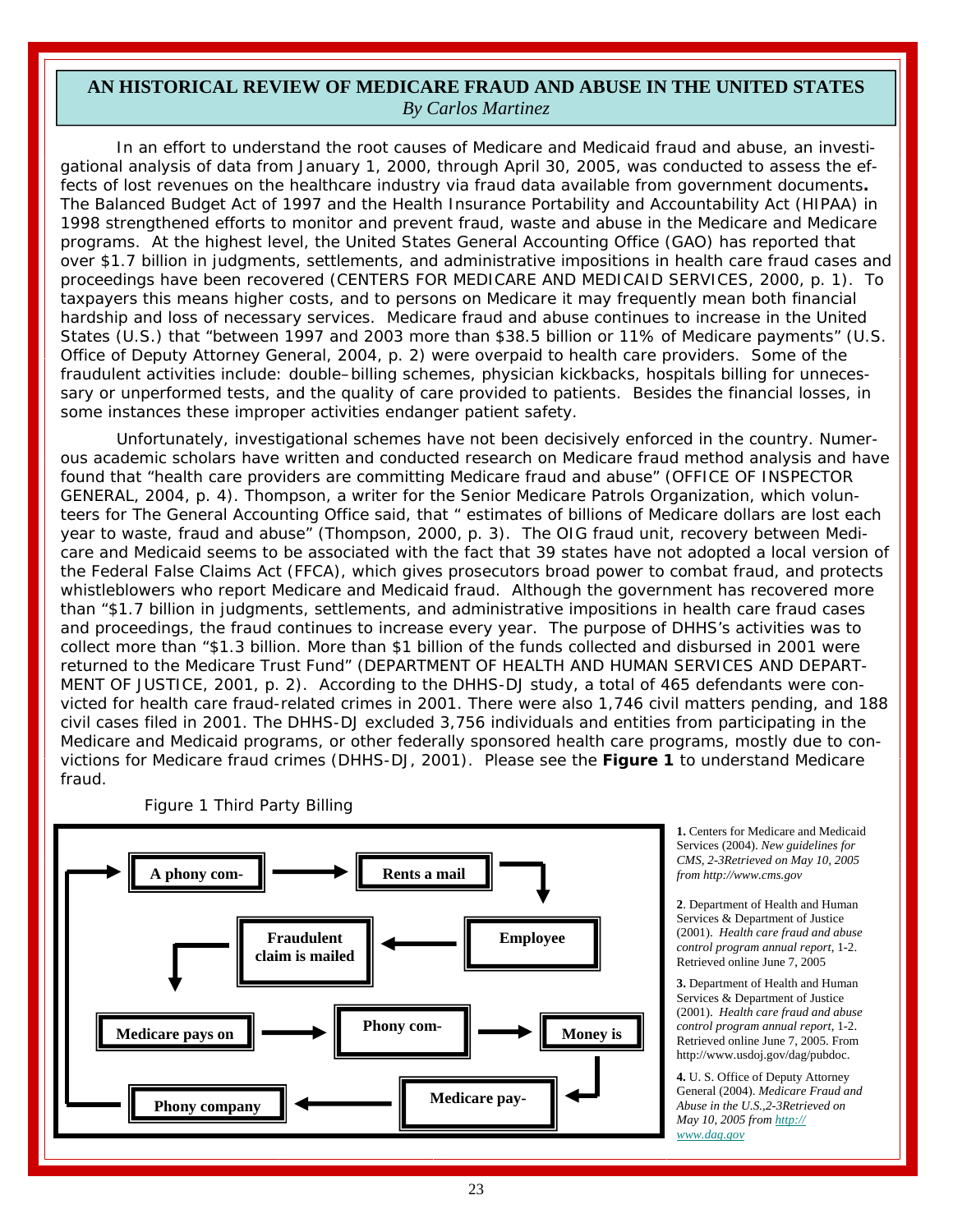#### **Establishing a Student Collaboration: The Philadelphia Public Health Student Council**

*By Andrea Rosso, MPH candidate, Drexel University School of Public Health and Eric Griffin, MPH candidate, University of Pennsylvania Graduate Program in Public Health Studies* 

<span id="page-23-0"></span>As with many major cities across the country, Philadelphia faces numerous public health problems and at the same time is a training ground for future public health and healthcare professionals. Many public health initiatives in the area provide students with real life experience in the field. Recently the Breath Free Philadelphia campaign, which successfully advocated for passing smoking ban legislation in City Council, reached its peak during this year's National Public Health Week (NPHW). In an attempt to realize a city wide NPHW event in support of this legislation, public health students from across the city met to unify their message. Though a cohesive message was developed, a single collaborative event did not occur. A better organized collaboration between students of different public health programs would be necessary to fully realize this vision.

 Public health is a collaborative field, yet as highlighted by last year's NPHW efforts, there has been little opportunity for Philadelphia students at different institutions to interact, to advocate locally for health, and to share experiences and resources. A student-led effort has resulted in the recent formation of the Philadelphia Public Health Student Council (PPHSC), which currently has representatives from the University of Pennsylvania, Drexel University, Cheyney University, and Temple University.

#### *PPHSC: The What and How?*

 After NPHW, several meetings of student representatives followed that gave structure to the PPHSC. An assessment of the goals, needs and resources of the collaboration informed the development of the council's bylaws which would govern its activities. In particular, the bylaw discussion focused on maintaining equal representation from each member school. Two decisions were made to address this need. The first decision was that every student body of a member school would be granted two seats on the council with equal voting rights. The second was that the Council could not be directly affiliated or supported by any particular academic institution more than another. Therefore, the PPHSC would be integrated within the Philadelphia Partners in Public Health (PPPH), a collaboration among professional public health entities in the Philadelphia area.

 As an introduction to PPHSC, academic institutions with public health programs were sent a letter and the council bylaws along with a request for comments on a draft Memorandum of Understanding that outlined expectations for both parties involved. Feedback has been used to help refine and strengthen our relationship to academic public health programs. Although PPHSC is an entirely student-led collaboration, the support of the administration at these institutions is seen as a key to maintaining continuity in the council.

 Council members have chosen a number of goals that drive the development of PPHSC. They include promoting greater collaboration among students and their institutions to address public health issues in and around Philadelphia. PPHSC will assist in the development of public health interests among students through networking and speaker events. In addition, the promotion of advocacy activities and advising member student organizations are seen as important goals of the Council. Finally, PPHSC aims to be a conduit for coordinated activities among its members in support of National Public Health Week.

#### *The Future of PPHSC*

 As it grows, PPHSC is seeking to establish itself as an important and effective means for student organization and partnership in Philadelphia. Part of this growth will involve the integration of other student groups from all of the public health academic programs in the city (seven in total). In the immediate future, PPHSC is planning a kick-off event to enhance academic networking and association between both students and faculty from all the area public health academic programs. The event, to take place on October 12th, has asked a few speakers to address this year's theme, *Public Health in Philadelphia: Its Past, Present, and Future*. The event will showcase local public health efforts as well as provide an opportunity for students to learn about the most pressing public health issues in the area. PPHSC hopes to make this an annual event to greet returning students and welcome new ones. Similar plans will be organized to end the academic year with an event to celebrate and send off graduating students.

**If you would like additional information on the PPHSC, establishing your own student council, or the upcoming event,** *Philadelphia Public Health: Its Past, Present and Future***, please contact PPHSC at PhilaPHSC@gmail.com.**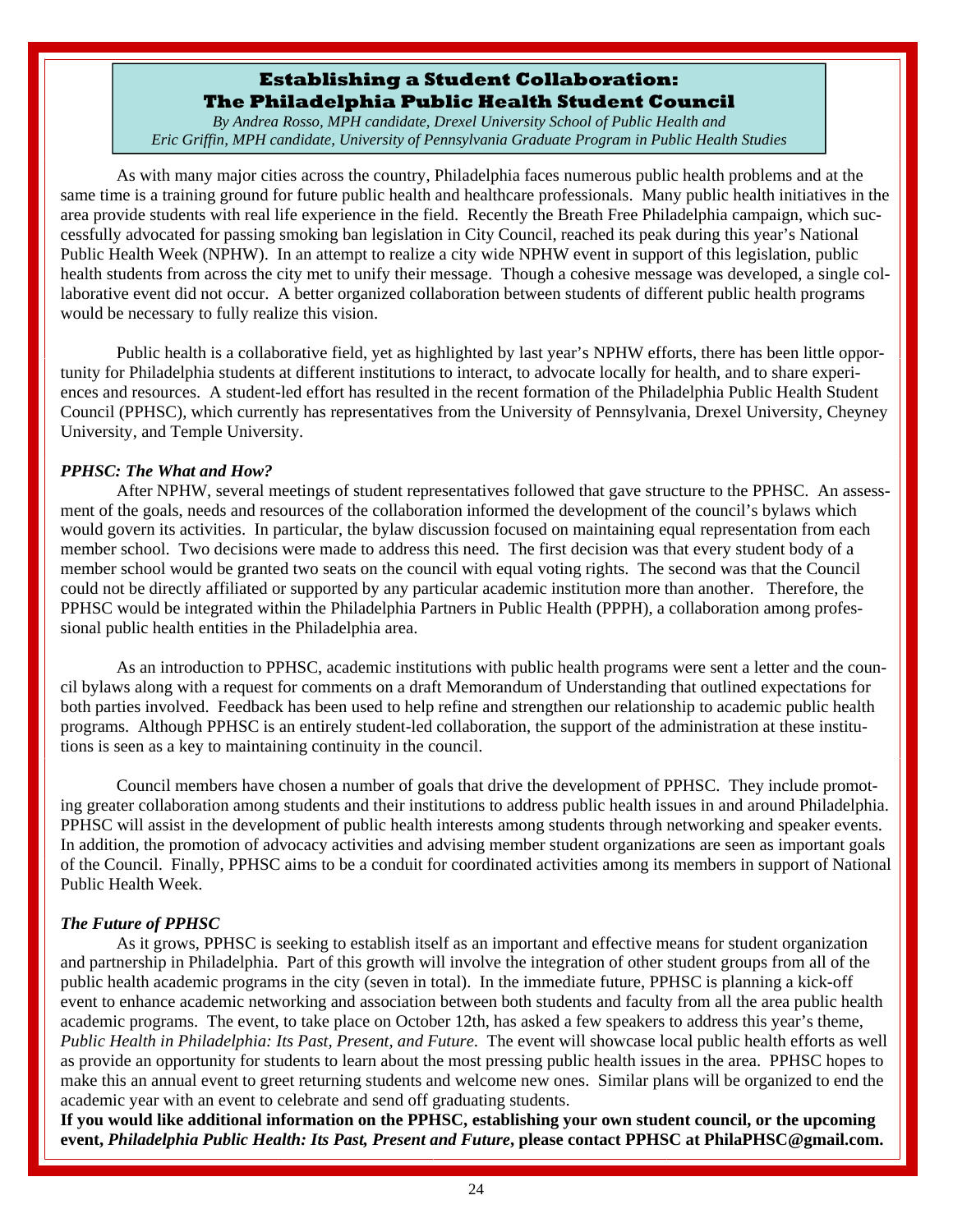#### **How is Complementary and Alternative Health a Part of Public Health?**  *Julia Eminger, CHES, ACHP SPIG Student Liaison, MPH Candidate, Indiana University*

<span id="page-24-0"></span> Complementary and alternative medicine (CAM) is defined as "a group of diverse medical and health care systems, practices, and products that are not presently considered to be part of conventional medicine." The National Center for Complementary and Alternative Medicine is the Federal Government's lead agency for scientific research on CAM and is a part of the National Institutes for Health (NIH). This agency focuses on five major areas of CAM—Alternative Medicine Systems (ex. naturopathic medicine), Mind-body Medicine (ex. meditation, prayer, art therapy), Biologically Based Therapies (ex. herbs and vitamins), Manipulative and Body-Based Methods (ex. massage and chiropractic), and Energy Therapies (ex. qi gong). Complementary medicine is used in conjunction with traditional medical practices and alternative medicine is used instead of conventional medicine. $1$ 



In the 2002 National Health Interview Survey (NHIS), 36% of Americans used some type of CAM, and 62% of Americans used a type of CAM when prayer and vitamin therapy for health reasons were included. The top ten CAM therapies used were prayer for self, prayer for others, natural products, deep breathing, prayer group, meditation, chiropractic, yoga, massage, and diets. Several health conditions were cited as prompting CAM use, including pain (back & neck), depression, anxiety, insomnia, and headache.

 CAM is a part of the public health field as it encompasses a set of behaviors and practices that aim to reduce one's morbidity and mortality, and increase one's quality of life. With the growing interest and need for complementary and alternative health practices, a group APHA members formed the Alternative and Complementary Health Practices (ACHP) Special Interest Group (SPIG). This group of public health professionals and students "works toward the scientific evaluation of methods to promote and restore health that are not available from conventional medicine, and disseminates knowledge of validated practices and their potential contributions to health care." Any APHA professional or student member can elect to have the ACHP SPIG as their primary or secondary section affiliation.

 I became interested in the ACHP SPIG through my personal research interests in holistic health, particularly the interaction of individuals' mental, emotional, and spiritual health on their quality of life. Thus, I was drawn to the mindbody aspects of CAM. Also, after a car accident, I found relief and healing through the manipulative and body-based method of chiropractic, and I have found stress relief through yoga and meditation. Through these and several other positive experiences with CAM, I developed a passion for helping individuals, groups, and communities enhance their quality of life through a balance of CAM and conventional public health practices.

 During the 2006 APHA Annual Meeting, conference attendees can be a part of several exciting scientific sessions that focus on CAM, along with the ACHP SPIG business meeting. There are also specific student opportunities within the ACHP SPIG, including being the Student Section Liaison or a member of the new developing student committee. For more information on the ACHP SPIG activities at the conference, please visit http://apha.confex.com/ apha/134am/techprogram/. If you are student who is interested in learning more about CAM, the ACHP SPIG, or how to become involved, please feel free to contact me jeminger@indiana.edu.

1. National Center for Alternative and Complementary Medicine. (2002). What is complementary and alternative medicine (CAM)? Retrieved August 24, 2006 from http://nccam.nih.gov/health/whatiscam/pdf/whatiscam.pdf

2. National Center for Alternative and Complementary Medicine. (2004). The use of complementary and alternative medicine in the United States. Retrieved August 24, 2006 from http://nccam.nih.gov/news/camsurvey1014.pdf.

#### **Go Force: Education, Go Get It.**

By Zeida G. Rojas, MPH, UNT-HSC School of Public Health

Go Force (G-Force) is a grassroots network of community-managed college recruiting and mentoring centers located in communities across the state of Texas. One G-Force chapter can be found at the University of North Texas Health Science Center (UNT-HSC) serving two area high schools, North Side High School and Dunbar High School. Both schools are HB400 schools, which means that they rank among the lowest in college-going rates.

 G-Force members at UNT-HSC include students from the Graduate School of Biomedical Sciences, the School of Public Health and the Texas College of Osteopathic Medicine. Members spend approximately 1-3 hrs/month or more mentoring students at the Go Centers located in the high schools about the benefits of a college education. In addition, G-Force members work with students to identify specific barriers and address them in a manner that will help students and their families clear the hurdles.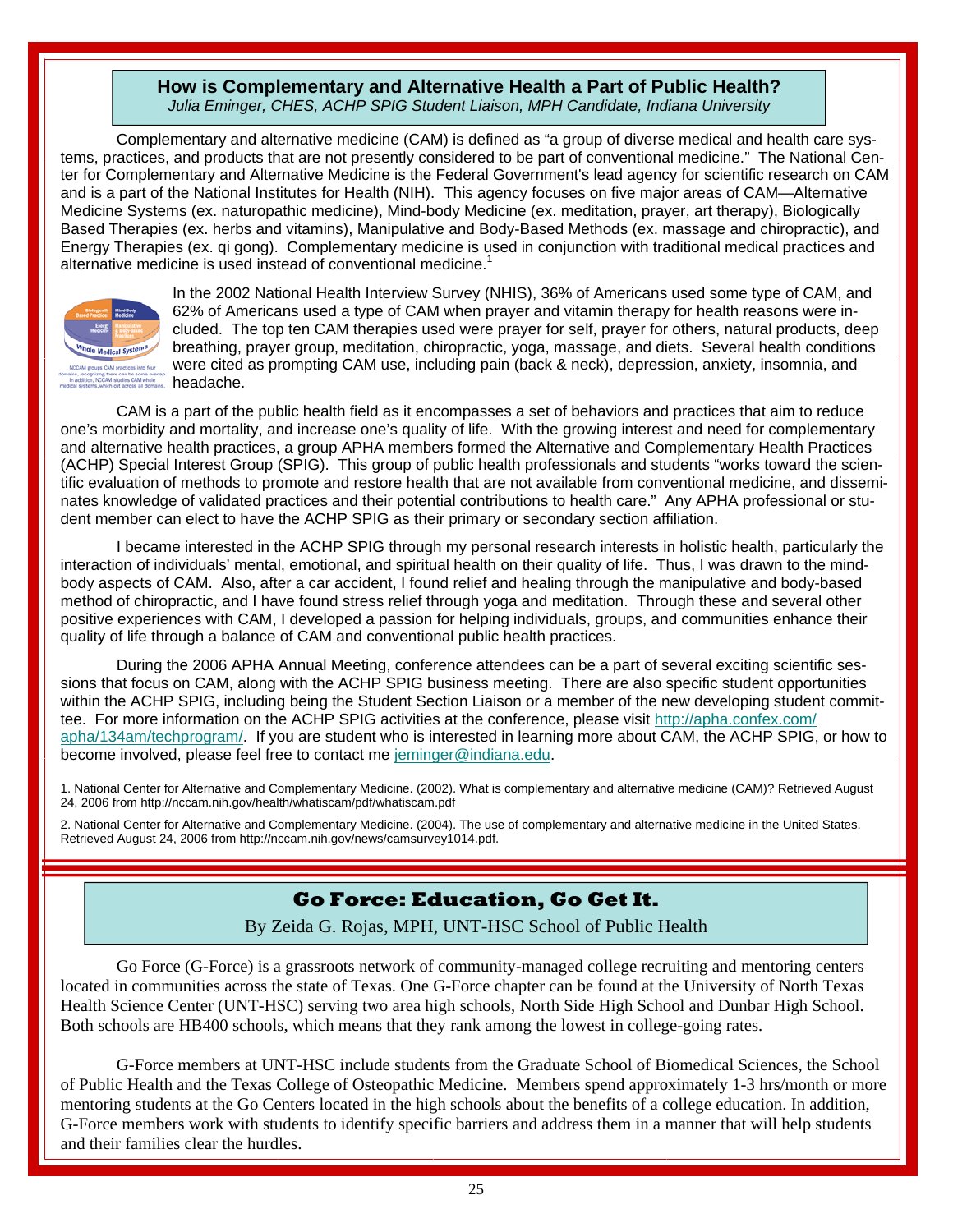#### **Childhood Obesity**  *Elizabeth Richards, RN, IUPUI*

<span id="page-25-0"></span>` Childhood obesity is becoming increasingly prevalent in today's society and statistics are climbing at an alarming rate. According to the 1999-2002 National Health and Nutrition Examination Survey (NHANES), an estimated 16 percent of children and adolescents ages 6-19 are overweight, representing a 45 percent increase from NHANES III (1988-94) estimates (Centers for Disease Control). Dr. Richard Carmona, the U.S. Surgeon General, indicated in testimony meetings that more than 9 million U.S. children, or approximately one in every seven children, are overweight (US DHHS, 2004). Childhood obesity is also a major health concern internationally. Deckelbaum, R. & Williams, C. (2001) state:

*Overweight and obesity in children is epidemic in North America and internationally. Approximately 22 million children under 5 years of age are overweight across the world. In the United States, the number of overweight children and adolescents has doubled in the last two to three decades, and similar doubling rates are being observed worldwide, including in developing countries and regions where an increase in Westernization of behavioral and dietary lifestyles is evident. (p. S239)* 

 In addition to its impact on health, childhood obesity is also a very costly health problem. The American Academy of Family Physicians reveals that annual hospital costs related to childhood and adolescent obesity rose \$92 million in eighteen years, from \$35 million to \$127 million in 1999 (AAFP, 2005).

 There are numerous factors that contribute to this important health issue. One important environment for children is the school setting. Unfortunately, as children get older, the level of physical education requirement in school decreases. High school students, for example, typically only need two semesters of physical education in total (CDC, 2000). The 1999 Youth Risk Behavior Surveillance System (YRBSS), a national survey conducted by the CDC, found that almost 80% of high school students surveyed did not attend physical education class daily (MMWR, 2000). However, lack of physical activity in today's school system is just one contributor to childhood obesity. In addition, children in school have easy access to non-nutritious food items. According to the Center for Science in the Public Interest (CSPI) "75 percent of drink and 85 percent of food options in school vending machines were of poor nutritional quality" (CSPI, 2004). Research results of this organization also show that "74% of middle/junior high schools and 98% of senior high schools have vending machines, school stores, or snack bars" (CSPI, 2004). Most school children are allowed to access these food avenues during their lunch periods. The 1999 YRBSS reported that approximately 76% of surveyed high school students did not eat the USDA recommended intake of at least five servings of fruits and vegetables per day (MMWR, 2000).

 A child's environment at home can also provide many contributing factors to childhood obesity. For example, the amount of time children spend in front of a television, computer, or video game has drastically increased and use of these media expose children to advertisements for candy, fast food, snacks, and soda. In addition, the time children have for outside physical activity decreases as the amount of time watching television and using other media increases. According to Andersen et al (1998), one-third of American children watch four or more hours of television per day and two-thirds watch at least two hours per day. Children who viewed four or more hours of television each day had higher BMIs than those who watched two or less hours a day. Another important issue in the home is that of parental role modeling. If parents are not knowledgeable about recommended dietary guidelines and do not follow these guidelines, children can not be expected to either.

 Finally, community's environment also factors into childhood obesity. Children need a safe and available area for physical activity. Walking to school or playing after school can increase a child's activity level. However, many communities either do not have sidewalks that children can use to walk to school or have high levels of crime which makes it unsafe for children to walk or ride their bike to school. This is supported by Baker et al (2005) whose research showed that children living in high-crime neighborhoods appeared to spend less time outdoors because of safety concerns.

Overall, the problem of childhood obesity has become an epidemic. Healthy People 2010 has two objectives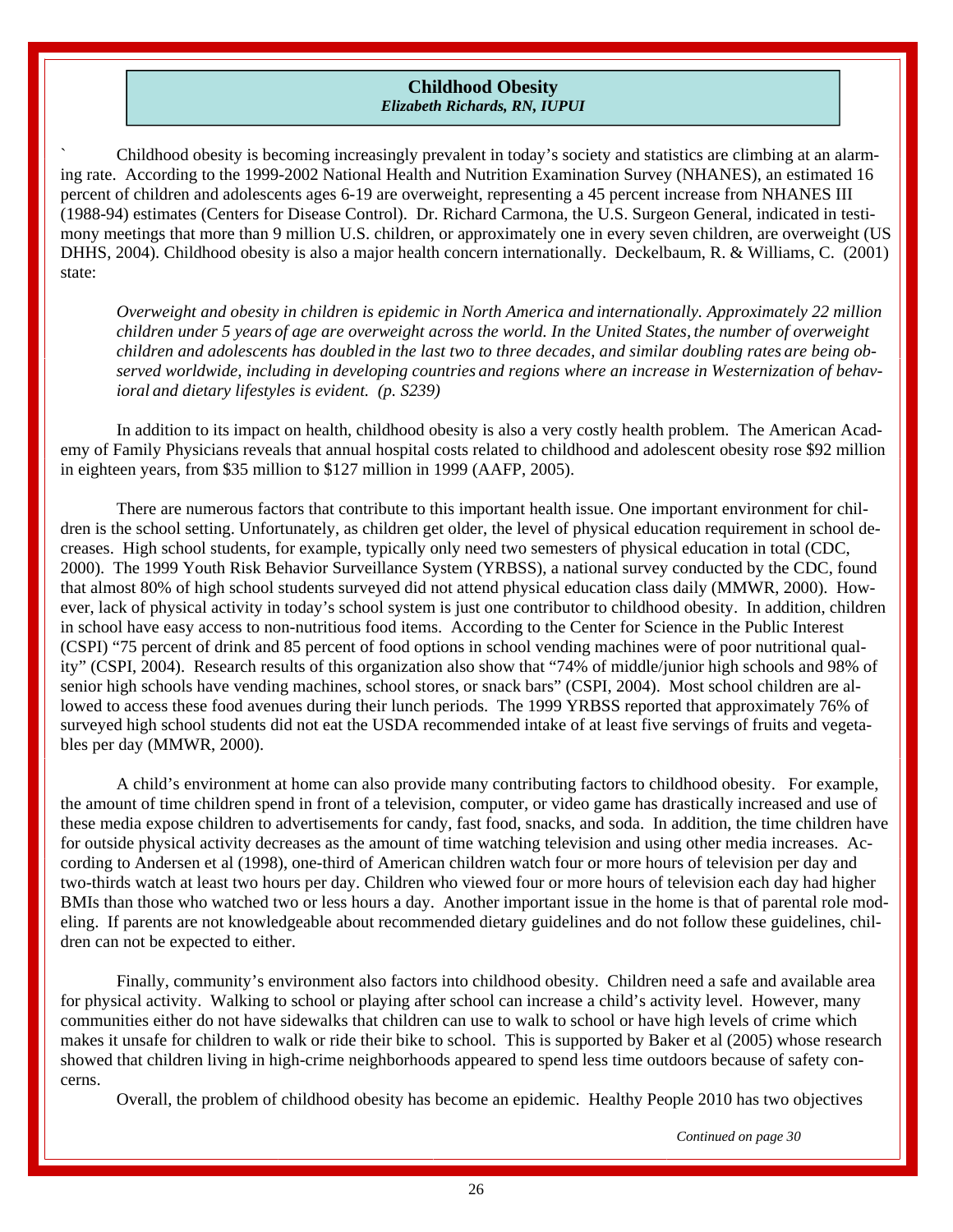#### <span id="page-26-0"></span>**Stopping the Spread of Cancer: Researchers track high rates of breast and cervical cancer among Hispanic women on U.S.-Mexico border**  *By Bob Nosbisch*

Hispanic women on the U.S.-Mexico border are three times more likely to die of cervical cancer and also more likely to die of breast cancer than women who live elsewhere.

The husband and wife team of John Moraros and Yelena Bird, each with medical and master's degrees, works in New Mexico State University's Department of Health Science, tracking those cancers supported by \$75,000 grants from the Paso del Norte Health Foundation.

When women are not regularly screened, disease is not diagnosed until it has reached an advanced stage. The treatment options have limited effectiveness at this time.

The cause of cervical cancer is generally acknowledged to be sexually transmitted infection with the human papilloma virus (HPV). While HPV does not always lead to cervical cancer, 10 percent of the women on the border get abnormal Pap smears and of this number, another 10 percent have HPV that can potentially lead to cancer.

The mortality rate of cervical cancer is substantially higher in Mexico than in the U.S., Moraros said. However, the border rates surpass the rates of either country's interior. Moraros attributed this to the discomfort of pelvic exams, language barriers and financial problems that prevent many Latinas from regularly visiting their gynecologists.

Moraros analyzes HPV DNA to identify current infections and determine the types of HPV most prevalent in southern New Mexico and the northern Chihuahua border area. He also determines the HPV viral load and uses serum antibodies to characterize HPV infections. By using Pap smears and colposcopies, the correlation between the presence of HPV DNA and the severity of cervical cancer can be determined.

Cervical cancer can be prevented by using relatively inexpensive screening and treatment technologies.

Moraros added that young women must practice safe sex and use protection, preferably condoms, because birth control pills, tubal ligations and vasectomies do not protect against sexually transmitted diseases.

Meanwhile, Yelena Bird studies samples of breast tissue from women with hereditary breast cancer on the U.S.-Mexico border. Molecular biological markers of gene expression are used to determine a woman's overall risk of developing the disease when breast cancer runs in the woman's family. These methods are chosen because they are more efficient at detecting abnormal breast cells than mammography or examination of cells or tissue under a microscope.

One of every eight women in the U.S. will get breast cancer. The rates on the border have become even higher, where it is estimated that one of every five Latinas will get the disease. A woman with sporadic cancer may be the only one in her family with the disease while the more aggressive familial breast cancer may run in the family.

Mammography is currently the best available approach for early detection, Bird said. However, the optimal screening regimen in high-risk women, such as the ones who have had a first-degree relative such as mother, sister or aunt diagnosed with breast cancer, is not yet known. Therefore, the need to develop molecular screening methods to augment mammography for the early detection of breast tumors, particularly in highrisk women, is critical.

A woman's chances of getting breast cancer increase if she is obese, since estrogen lodges in the breast's fatty tissue, especially in a post-menopausal woman. A woman who never had children and therefore has higher levels of estrogen is also at risk. Women who start their menstrual cycles before they are 12 years old or who have their menopause after the age of 55 also have a greater chance of getting the disease. Also, smoking and alcohol usage increase the risks of breast cancer.



Yelena Bird, right, and John Moraros work side by side in a biochemistry laboratory. The husband and wife team are both medical doctors, and each is working toward a PhD in biochemistry.

Photo by Darren Phillips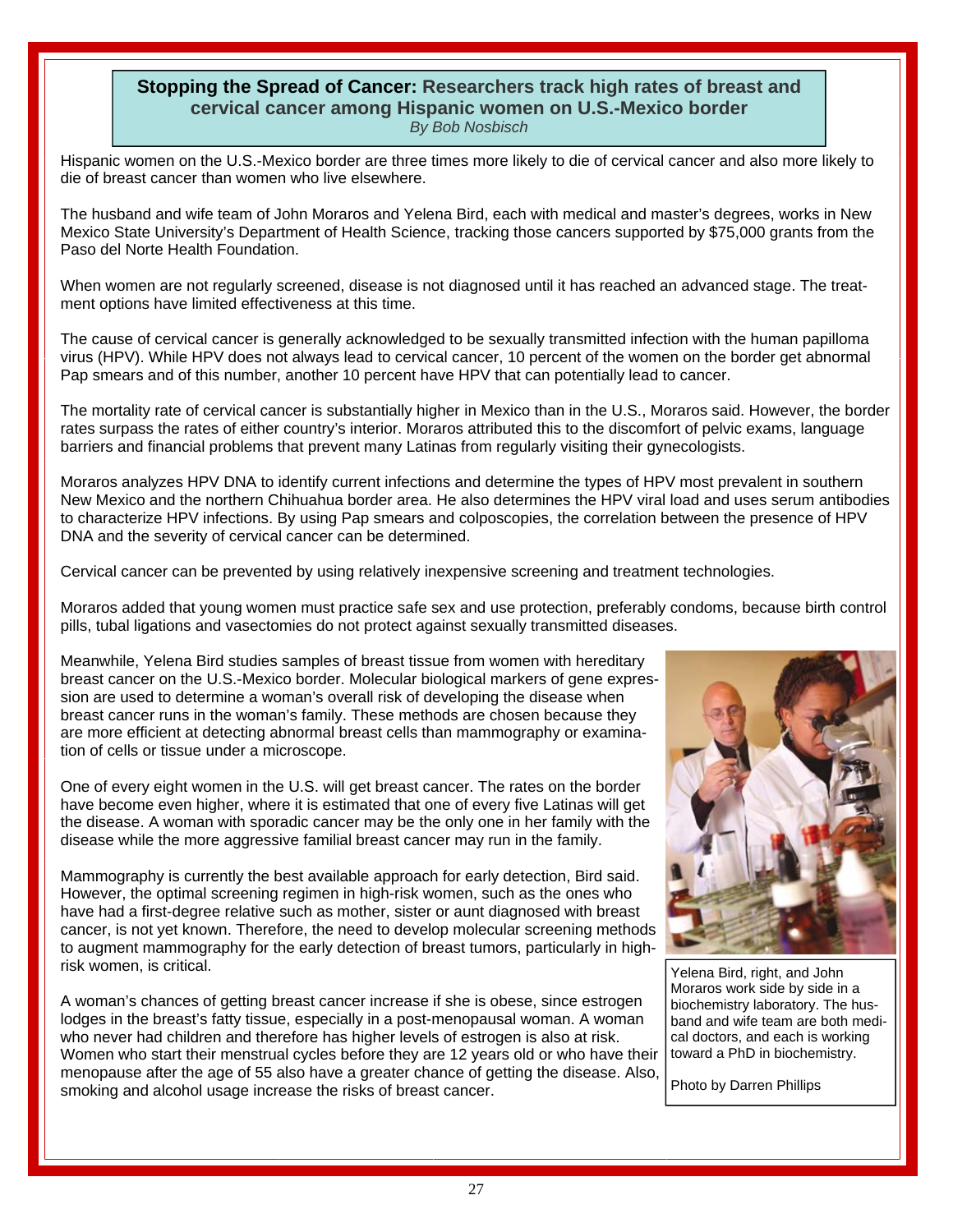#### *Continued from page 18—Domestic water conservation*

programs, and rebate programs to aid in conservation efforts. Not only will water conservation lead to monetary savings, it will also work to protect our environment. Always use water wisely and efficiently. There is an abundance of educational resources available (some are included in the reference section) to provide examples of different methods on conserving water. Please take the time to research these and you will be well on your way to making the environment a better place to live!

#### References

American Water Works Association (2006). Water Conservation Around the Home. Retrieved 6/30/2006 from http:// www.drinktap.org/consumerdnn/.

H20use Water Saver. Save Water, Money, Energy Now! Top 5 Actions (2006). Retrieved 6/30/2006 from http://www.h2ouse.org/action/top5.cfm

Moeller D. (2005) Environmental Health, 3rd edition. Copyright 2005 by Harvard University Press, Cambridge, MA. U.S. Environmental Protection Agency (2006) Overview of the National Water Program. Retrieved 6/30/3006 from http:// www.epa.gov/water/programs/owintro.html

#### *Continued form page 19—Healthcare disparities*

Public health professionals cannot know all language and cultures. However, professionals should be flexible in one's own intercultural and linguistic interactions. As with any other scientifically oriented profession, linguistic and cultural competence must be embodied by the healthcare professional to promote appropriate healthcare outcomes among culturally and linguistically diverse immigrants. All in all, collaboration between policy makers, insurance companies, and healthcare service providers will increase the likelihood that America's healthcare system can be better positioned to effectively address the needs of those who reside within this country.

References:

CBR/ILO/UNESCO/WHO Joint Position Paper: A Strategy for Rehabilitation, Equalization of Opportunities, Poverty Reduction and Social Inclusion of People with Disabilities (2003). Retrieved July 4, 2003 from: http://www.ilo.org/public/english/employment/skills/ download/jointpaper.pdf.

Prevention and Disability. (2004). Retrieved July 4, 2003 from: http://www.un.org/esa/socdev/enable/diswpa04.htm top

#### *Continued from page 22– Medicare Part D update*

limited resources. In addition, poverty level patients will find increased stability and versatility under Medicare D (stable prices and the ability to use practically any nearby pharmacy—lowering transportation and time costs). Poverty level patients with the additional Social Security subsidy have no deductible and no gaps or holes in their coverage. They receive significant savings from the Medicare Part D program but only after dealing with a bureaucratic nightmare to sign up, followed by even more red tape to commence coverage.

 Under Medicare Part D, middle and upper class beneficiaries, and those with substantial resources, will pay significantly more for their medications. Most seniors will face significant deductibles, coverage caps and holes, and lots of associated bureaucracy in the Medicare Part D program. Medicare D, as implemented, represents a precarious situation for the middle class but when the flood of choices is surmounted<sup>10</sup>, a stabilizing factor and economic boon for the poor.

<sup>1</sup>Centers for Medicare & Medicaid Services (2005). *Medicare & You*. Publication No. CMS-10050-28. Baltimore MD: U.S. Department of Health and Human Services.

<sup>2</sup> Larkin, H. (2004). Justice Implications of a Proposed Medicare Prescription Drug Policy. <u>Social Work 49</u>(3): pp. 406-416.  $\frac{3}{1}$ 

<sup>3</sup>Havrda D., Omundsen B., Bender W. & Kirkpatrick, M. (2005). Impact of the Medicare Modernization Act on low-income persons. Annals of Internal Medicine 143(8): pp. 600-608.

American Academy of Family Physicians (2006). R.Graham Center One-Pager: Medicare Part D, Who Wins, Who Loses? American Family Physician 73(3): Online journal retrieved from the World Wide Web on  $02/25/06$ : http://www.aafp.org/afp/20060201/graham1.html

<sup>5</sup>National Senior Citizens Law Center (2000). Health Issues. Medicare Part D—The New Prescription Drug Bill: How Medicare Part D Affects Low-Income Seniors and People with Disabilities. Retrieved from the World Wide Web on 02/25/06: http://www.nsclc.org/ issues\_health\_medicareD\_fund.html

<sup>6</sup>Stuart B., Simoni-Wastila L. & Chauncey D. (2005). Assessing the Impact of Coverage Gaps in the Medicare Part D Drug Benefit. Health Affairs (Millwood) Supplemental Web Exclusive: W5-167-W5-179.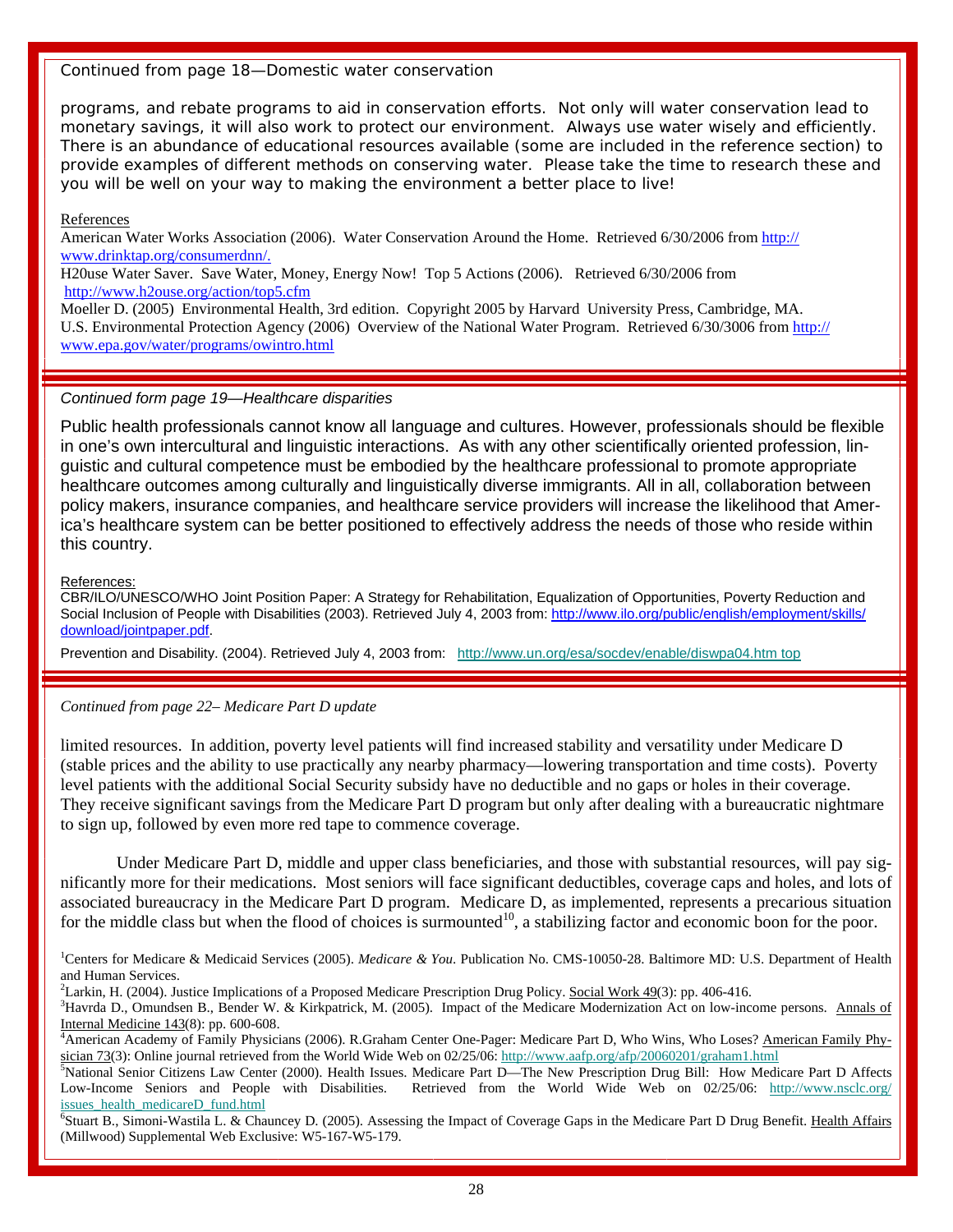#### *Continued from page 20– Diarrheal Diseases*

 When families are poor and deprived of basic needs, their access to quality health care for case management is also diminished, since in many parts of the world, such services require families to pay—in whole or in part. Physical inaccessibility to closest clinical services due to lack of roads and transportation is an additional issue faced especially by rural people. When quality health services are not easily accessible, traditional healers become the most accessible alternative for mothers and families to seek health care for their children.

 A successful child survival program needs structural change as well as behavioral change so that families can properly feed, clothe, and educate themselves about the necessities of healthy living and have the means to seek medical help when they need it. Current research findings about social determinants of infant and child mortality show that increasing education of mothers and family income could bring enormous improvements in terms of bridging the gap between the health programs and the communities (Basu and Stephenson 2005). However, this stops short of the essential point: community development of infrastructure is perhaps the most promising contributor to better individual health practices.

#### **References**

UNICEF, *Facts for Life*, www.unicef.org/search.php?q=diarrhoea&Go.x=&Go.y=8

WHO/UNICEF Joint Statement (2004) *Clinical Management of Acute Diarrhea*. http://www.rehydrate.org/diarrhoea/acute-diarrhoea.htm Basu, M. A. and R. Stephenson (2005) "Low Levels of Maternal Education and the Proximate Determinants of Childhood Mortality: A Little Learning is not a Dangerous Thing" *Social Science and Medicine*, 60 (1): 2011-2023.

Esrey, S.A, R.G. Feachem, J.M. Hughes (1985) "Interventions for the control of Diarrhoeal Diseases among Young Children: Improving Water Supplies and Excreta Disposal Facilities" *Bulletin of World Health Organization*, 63: 757-772.

Huttly, S.R.A., S.S. Morris and V. Posani (1997) "Prevention of Diarrhoea in Young Children in Developing Countries" Bulletin of the World Health Organization 75 (2): 163-174.

USAID (April 16, 2002) USAID and ICICI Launch US \$ 1 Million Campaign to Prevent Childhood Diarrhoea Deaths: Press Release, www.usaid.gov/in/MediaCenter/Press-April16.htm

Continued from page 21— Violence during pregnancy

#### **Addressing violence**

 To end violence in general and during pregnancy in particular, we need to address the social mechanisms and gender roles that are fuelling this process<sup>5, 14</sup>; UNFPA recognizes the need to engage men in this course. Policies and health programs ought to challenge the economical, political and social gender inequities to better respond and significantly reduce violence against women<sup>6</sup>. In many places in the world, women are still fighting to gain their right to vote, to access legal information, and to receive health services. Gender-based violence laws are still not addressed properly and fully, and authorities are still failing to reform unjust laws. Although status of women has gained considerable weight in the past decade, major obstacles remain to be surmounted<sup>3</sup>.

#### **References**

The international journal of Transgenderism, *Perspectives used to examine gender*, [online], No Date, available from: http://www.humboldt.edu/ ~mpw1/gender\_theory/perspectives4.shtml [Accessed 24 May 2006]

UNFPA, International Conference on Population and Development, [online], Cairo 1994, available from: www.unfpa.org/icpd/icpd.htm, [Accessed 23 May 2006]

United Nations, The Fourth World Conference on Women, [online] Beijing 1995, available from: www.un.org/womenwatch/daw/beijing/platform, [Accessed 21 May 2006]

UNEP, UNESCO, Overcoming Gender Inequities [online], 2004, available from: http://www.youthxchange.net/main/unfpa.asp, [Accessed 22 May 2004]

Walker L, Psychology and Domestic Violence Around the World, American Psychological Association 1999

Reproductive health outlook, Gender and Sexual Health, [online] PATH 2004, available from: http://www.rho.org/files/RHO\_gsh\_12-19-04.pdf, [Accessed 22, May 2006]

Watts Ch, Heise L, Ellsberg M, Jansen H, Garcia-Moreno C, WHO Multi-country Study on Women's Health and Domestic Violence against Women, WHO 2005

Asling-Monemi K, Pena R, Ellsberg C, Persson L, Violence against women increases the risk of infant and child mortality: a case-referent study in Nicaragua, WHO 2003, 81 (1)

United Nations, Declaration on the elimination of violence against women. New York, NY, United Nations, 1993 (United Nations General Assembly resolution, document A/RES/48/104)

Corry B, Domestic Violence and Your Unborn Baby, [online], 1999, available from: http://members.aol.com/SueMKent/baby.html, [Accessed 23 May 2006]

Kronbauer JF, Meneghel N, Profile of gender violence by intimate partners, Rev Saude Publica 2005;39(5)

Levant R, The New Psychology of Men, New York 1996, in, Walker L, Psychology and Domestic Violence Around the World, [online] American Psychological Association 1999

UNFPA, Ending Widespread Violence Against Women, [online] no date, available from: http://www.unfpa.org/gender/violence.htm, [Accessed 24 May 2006]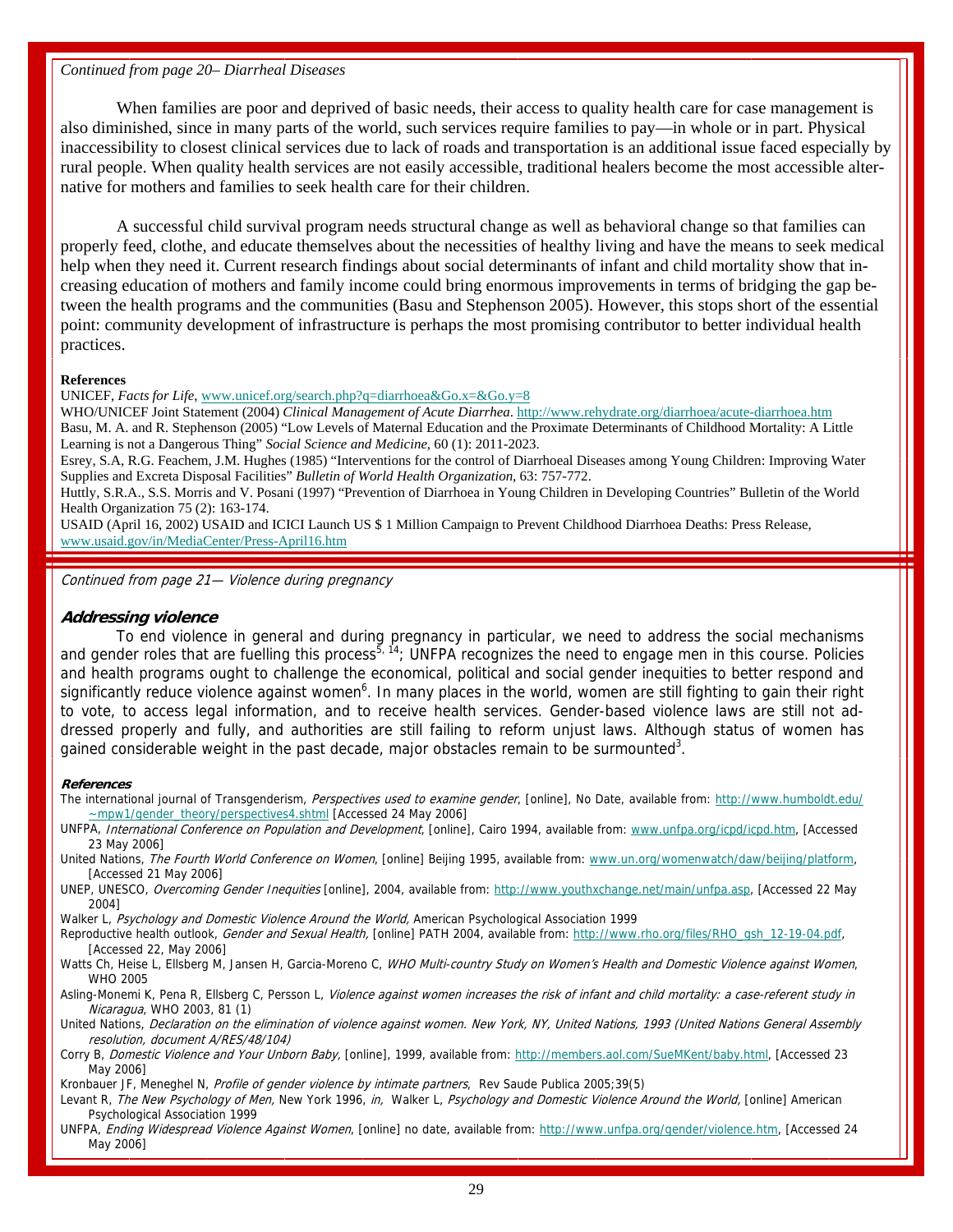#### *Continued from page 26– Childhood obesity*

that are focused on childhood obesity: to reduce the proportion of children and adolescents who are overweight or obese to 5% and to "increase the proportion of children and adolescents…whose intake of meals and snacks at school contributes to good overall dietary quality" (Healthy People). Education and prevention are our best tools for reaching these goals. Many children learn by observation and therefore, role models are needed to guide children and help them to make healthy food choices and have adequate physical activity. Focus needs to be on the high risk population of minorities and the economically disadvantaged. Although the prevalence of childhood obesity is rising most rapidly among African-Americans, Hispanics, and the poor and middle classes, no portion of the population is unaffected. Health care systems need to screen patients and identify at risk children for early intervention.

#### **References**

American Academy of Family Physicians (AAFP). (2005). *Childhood Obesity and Nutrition Briefing Document*. Retrieved September 5, 2005 from: www.aafp.org/x26524.xml.

Andersen, R., Crespo, C., Bartlett, S., Cheskin, L., & Pratt, M. (1998). Relationship of physical activity and television watching with body weight and level of fatness among children. *JAMA*, 279(12), p.938-942.

Baker, S., Barlow, S., Cochran, W., Fuchs, G., Klish, W., Krebs, N., et al. (2005). Overweight children and adolescents: A clinical report of the North American society for pediatric gastroenterology, hepatology and nutrition. *J of Pediatric Gastroenterology & Nutrition, 40(5)*533-543*.*

Center for Science in the Public Interest. (2004). *Dispensing junk: How school vending undermines efforts to feed children well.* (pp 1-18). Retrieved September 5, 2005, from http://www.cspinet.org/dispensing\_junk.pdf.

Centers for Disease Control and Prevention. (2000). School Health Policies and Programs Study (SHPPS) 2000.

Centers for Disease Control. Prevalence of Overweight Among Children and Adolescents: United States, 1999-2002. Retrieved September 5, 2005, from www.cdc.gov/nchs/products/pubs/pubd/hestats/overwght99.htm.

Cline, K., Spradlin, T., & Plucker, J. (2005). Child obesity in Indiana: A growing public policy concern. *Center for Evaluation & Education Policy: Education Policy Brief, 3, 1,* 1-8.

Deckelbaum, R. & Williams, C. (2001). Childhood obesity: The Health Issue. *Obesity Research,* 9, Suppl. 4:239S-243S. Healthy People 2010 Objectives. Retrieved September 5, 2005 from: www.healthypeople.gov/document/HTML/ Volume2/19Nutrition.htm#\_Toc490383122.

Morbidity and Mortality Weekly Report. (2000). *Youth Risk Behavior Surveillance --- United States, 1999*. June 09, 2000 / 49 (SS05);1-96.

US Department of Heath and Human Services. (2004). *Statement by R. Carmona*. Retrieved May 20, 2004 from: www.hhs.gov/asl/ testify/t040302.html.

#### *Continued from page 15—Patient Safety*

Eight years have passed since the public health problem of medical errors was broadcasted. The response still captures the public and medical community's attention; Congress continues to allocate special funds and debates; the media discloses headline news of unsafe hospitals across the nation; and the medical plus legal community presses forward to scrutinize medical errors research. We can only guess how patient safety will be addressed in the next century. Perhaps, in medicine, a patient safety committee (analogous to hospital risk management) will govern the responsibilities of providers to disclose and report personal / other's errors. Possibly, in law, the civil-jury malpractice system will be replaced with special non-jury based courts (e.g. medical courts). This is just a two of many possibilities. Unfortunately, there is no U.S. empirical research to aid such guesses. History, though, tells us that the outcome will be affected by societal views and advancements. Both parts will significantly affect the public health study of medical injuries.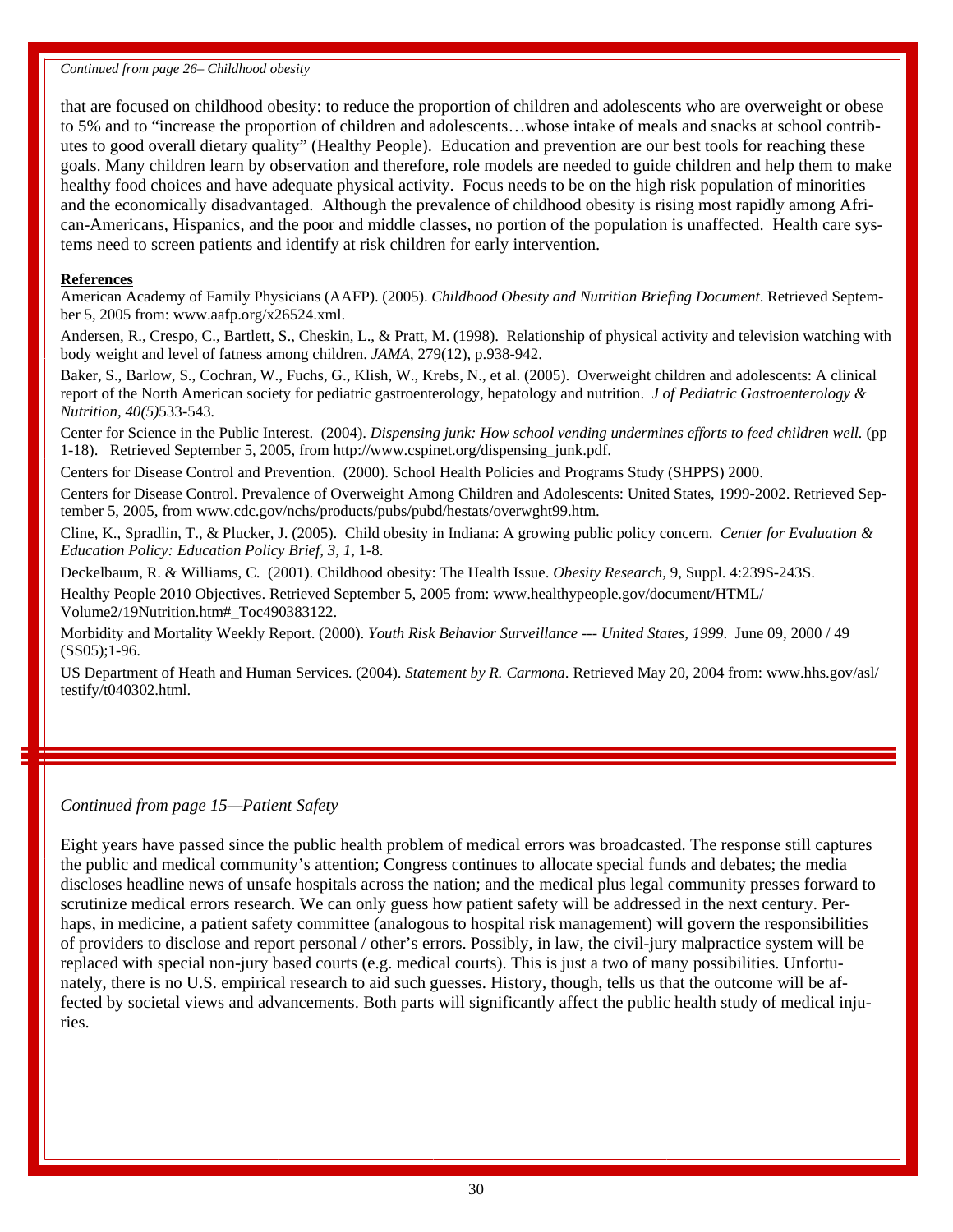# **HOMPARITS!**

<span id="page-30-0"></span>Chair: Meredith Masel chair@aphastudents.org Chair-Elect: Darren Mays chair-elect@aphastudents.org Past Chair: George Karageorgiou past-chair@aphastudents.org Secretary: Ava Joubert secretary@aphastudents.org Secretary-Elect: Jacqueline Johnston secretary-elect@aphastudents.org Treasurer: Ying Li treasurer@aphastudents.org Treasurer-Elect: [open] treasurer-elect@aphastudents.org

Abstracts Committee: Ya-Chien Wang abstracts@aphastudents.org Action Committee: [open] action@aphastudents.org Advancement Committee: Elizabeth Reitano and Robert Nelb advancement@aphastudents.org Campus Liaison Committee: Lenette Golding campusliaison@aphastudents.org Diversity Committee: Andrea Rubin and Sabrina Robinson diversity@aphastudents.org Development Committee: Ryan Estaris and Haroun Habib development@aphastudents.org Membership Committee: Dana Bowie and Jason Almonte membership@aphastudents.org Mentoring Committee: Pam Gundrum and Joy Gamble-George mentoring@aphastudents.org Newsletter Committee: Olivia Wackowski and Ana Luz Chiapa newsletter@aphastudents.org Nominations Committee: Lianne Fuino Estefan nominations@aphastudents.org Opportunities Committee: Jennifer Cremeens and Anna Pollack opportunities@aphastudents.org Programming Committee: Kristy Siegel and Mariza Luna programming@aphastudents.org Student Meeting Director: Tamar Klaiman studentmeeting@aphastudents.org Website Committee: David Huang website@aphastudents.org